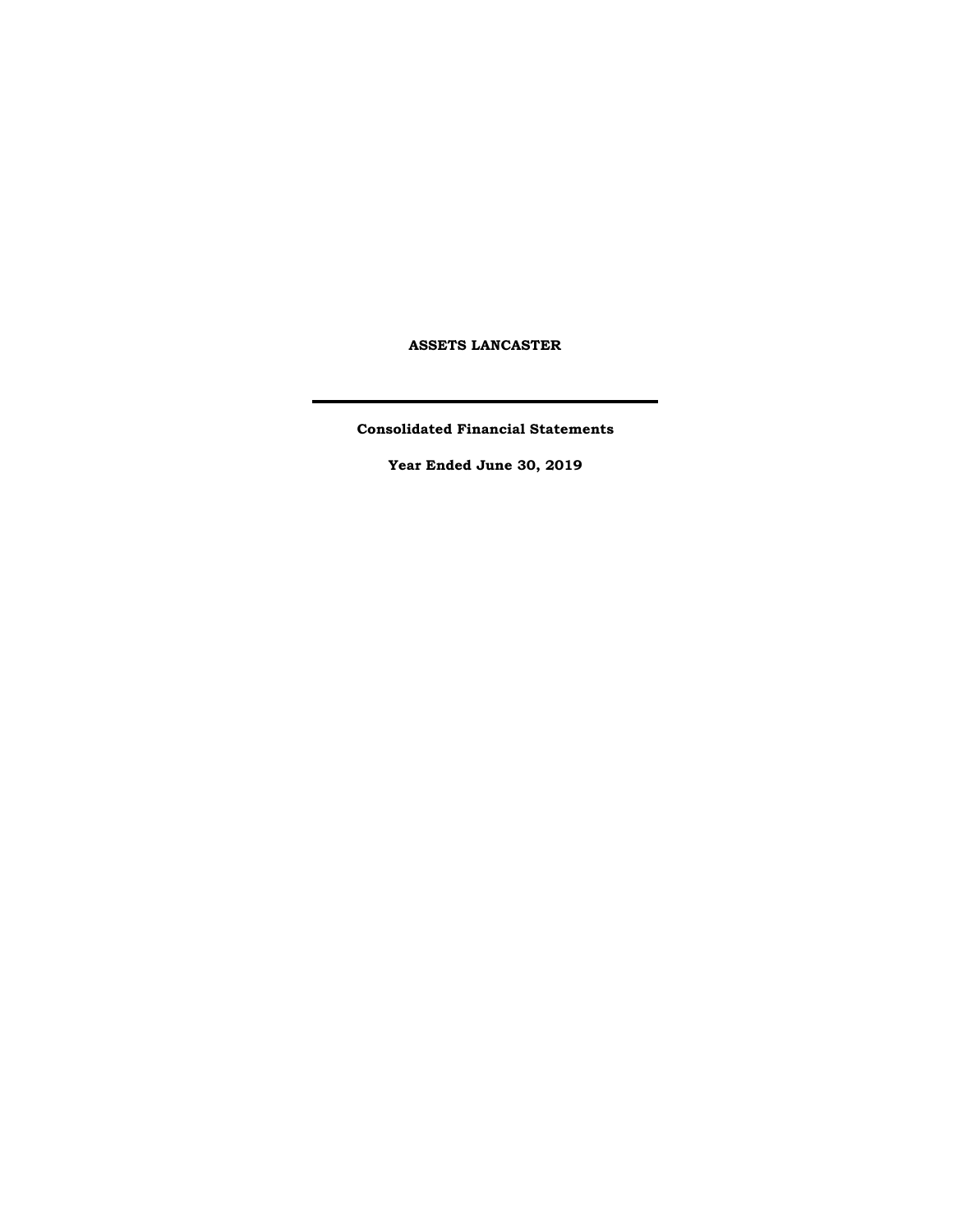# ASSETS LANCASTER CONSOLIDATED FINANCIAL STATEMENTS YEAR ENDED JUNE 30, 2019

# TABLE OF CONTENTS

| Independent Auditors' Report                   |             |
|------------------------------------------------|-------------|
| Consolidated Statements of Financial Position  | Pages 4-5   |
| <b>Consolidated Statements of Activities</b>   | Pages 6-7   |
| Consolidated Statements of Functional Expenses | Page 8-9    |
| Consolidated Statements of Cash Flows          | Page 10     |
| Notes to Consolidated Financial Statements     | Pages 11-20 |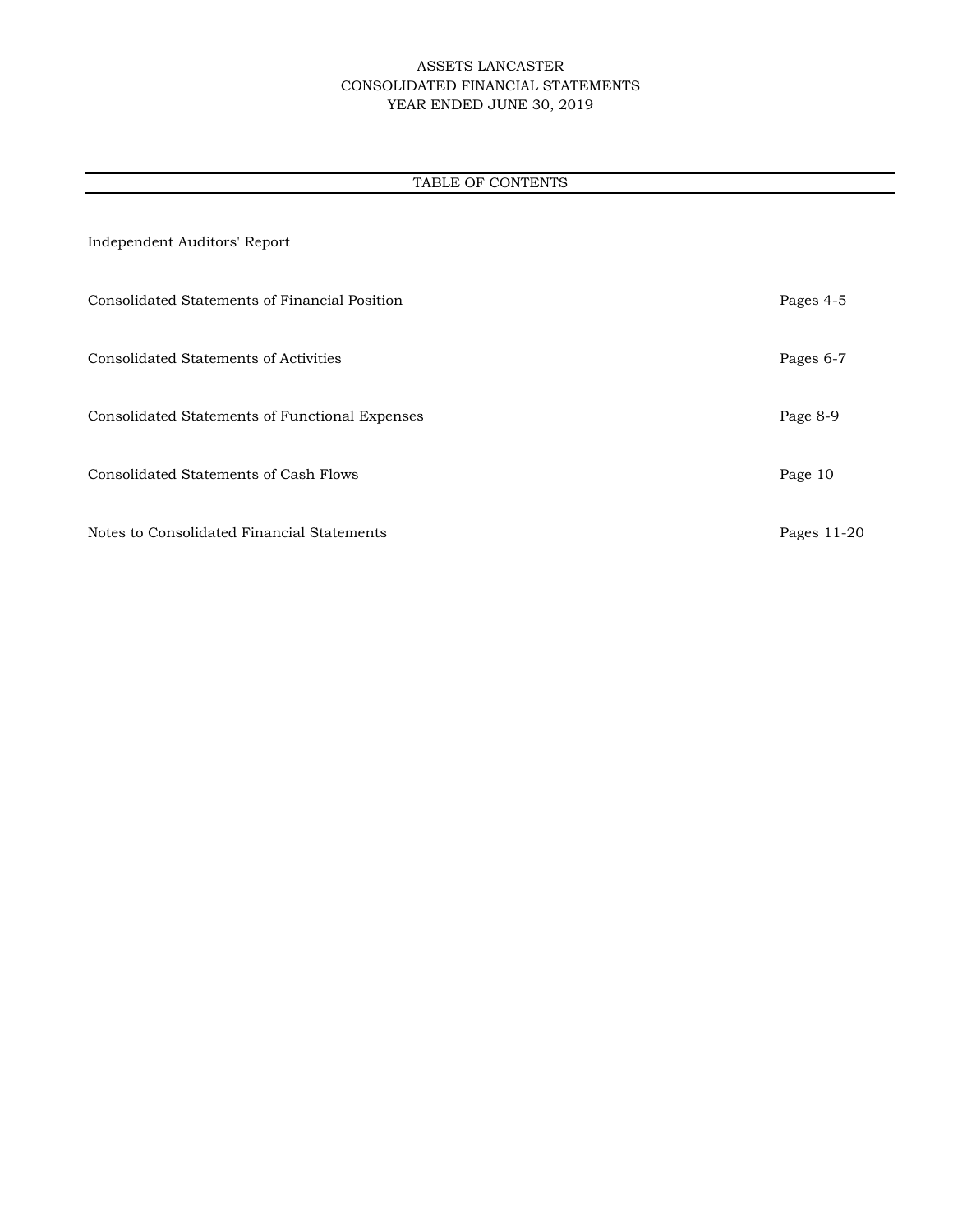CERTIFIED PUBLIC ACCOUNTANTS BUSINESS AND FINANCIAL CONSULTANTS

**BERTZ, HESS & CO., LLP** 

36 EAST KING STREET LANCASTER, PA 17602-2896

(717) 393-0767 FAX: (717) 293-8560 800-522-9967 www.bertzhess.com



# INDEPENDENT AUDITORS' REPORT

To the Board of Directors

ASSETS Lancaster

Lancaster, Pennsylvania

We have audited the accompanying consolidated financial statements of ASSETS Lancaster (a nonprofit organization) and subsidiary, which comprise the consolidated statements of financial position as of June 30, 2019 and 2018, and the related consolidated statements of activities, functional expenses and cash flows for the years then ended, and the related notes to the consolidated financial statements.

## **Management's Responsibility for the Financial Statements**

Management is responsible for the preparation and fair presentation of these consolidated financial statements in accordance with accounting principles generally accepted in the United States of America; this includes the design, implementation and maintenance of internal control relevant to the preparation and fair presentation of consolidated financial statements that are free from material misstatement, whether due to fraud or error.

### **Auditors' Responsibility**

Our responsibility is to express an opinion on these consolidated financial statements based on our audits. We conducted our audits in accordance with auditing standards generally accepted in the United States of America. Those standards require that we plan and perform the audit to obtain reasonable assurance about whether the consolidated financial statements are free from material misstatement.

An audit involves performing procedures to obtain audit evidence about the amounts and disclosures in the consolidated financial statements. The procedures selected depend on the auditor's judgment, including the assessment of the risks of material misstatement of the consolidated financial statements, whether due to fraud or error. In making those risk assessments, the auditor considers internal control relevant to the entity's preparation and fair presentation of the consolidated financial statements in order to design audit procedures that are appropriate in the circumstances, but not for the purpose of expressing an opinion on the effectiveness of the entity's internal control. Accordingly, we express no such opinion. An audit also includes evaluating the appropriateness of accounting policies used and the reasonableness of significant accounting estimates made by management, as well as evaluating the overall presentation of the consolidated financial statements.

We believe that the audit evidence we have obtained is sufficient and appropriate to provide a basis for our audit opinion.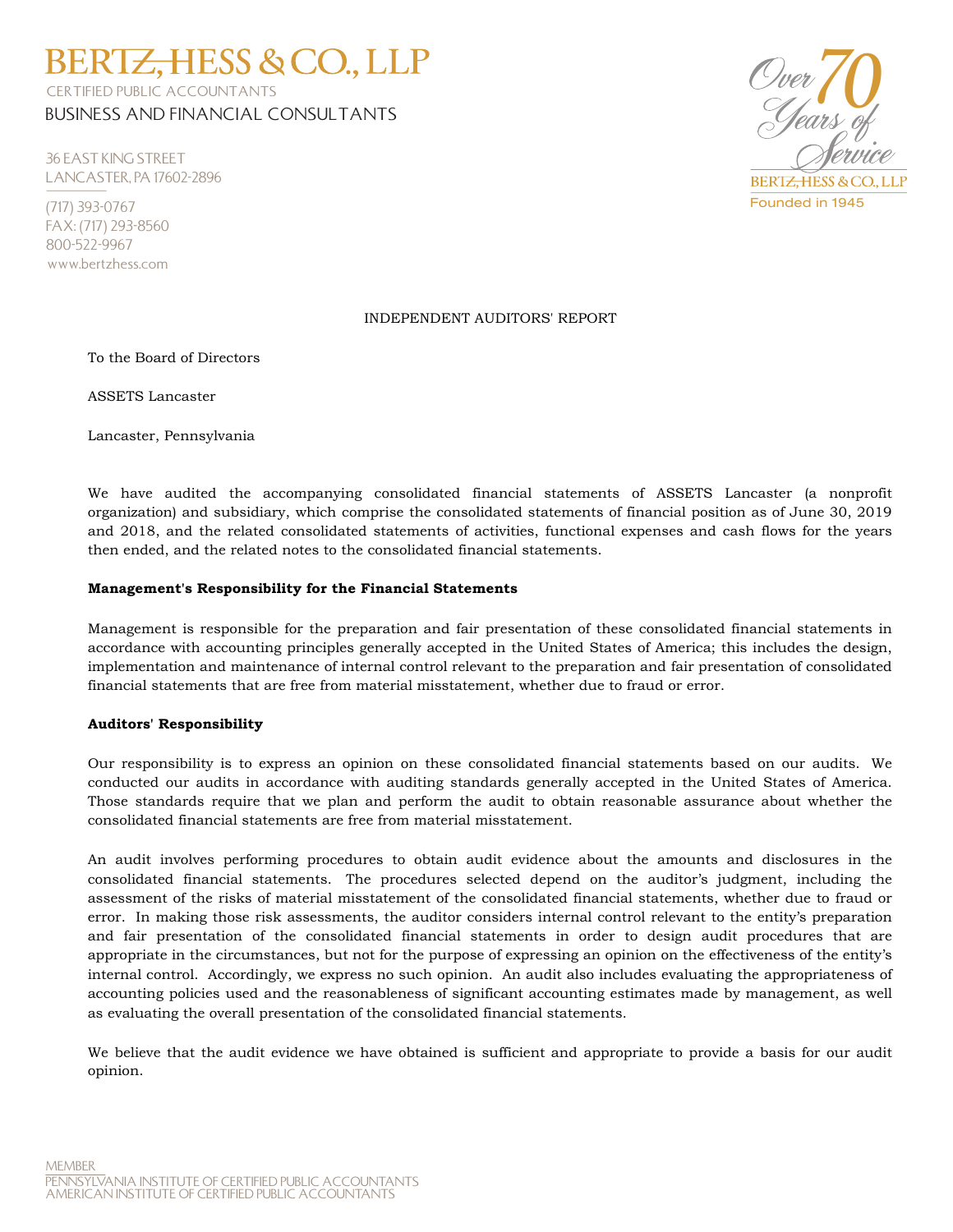To the Board of Directors ASSETS Lancaster Lancaster, Pennsylvania

### **Opinion**

In our opinion, the consolidated financial statements referred to above present fairly, in all material respects, the financial position of ASSETS Lancaster and subsidiary as of June 30, 2019 and 2018, and the changes in their net assets and their cash flows for the years then ended in accordance with accounting principles generally accepted in the United States of America.

#### **Change in Accounting Principle**

As discussed in Note 15, the Organization adopted the new accounting guidance required by the Financial Accounting Standards Board's *Accounting Standards Update 2016-14, Not-for-Profit Entities (Topic 958): Presentation of Financial Statements of Not-for-Profit Entities* , and changed its classification of net assets and enhanced its disclosures about net assets, expenses, and liquidity. The changes in accounting principle has been applied retrospectively to the beginning balances presented. Our opinion is not modified with respect to this matter.

*Bertz, Hess & Co., LLP*

BERTZ, HESS & CO., LLP Lancaster, Pennsylvania February 25, 2020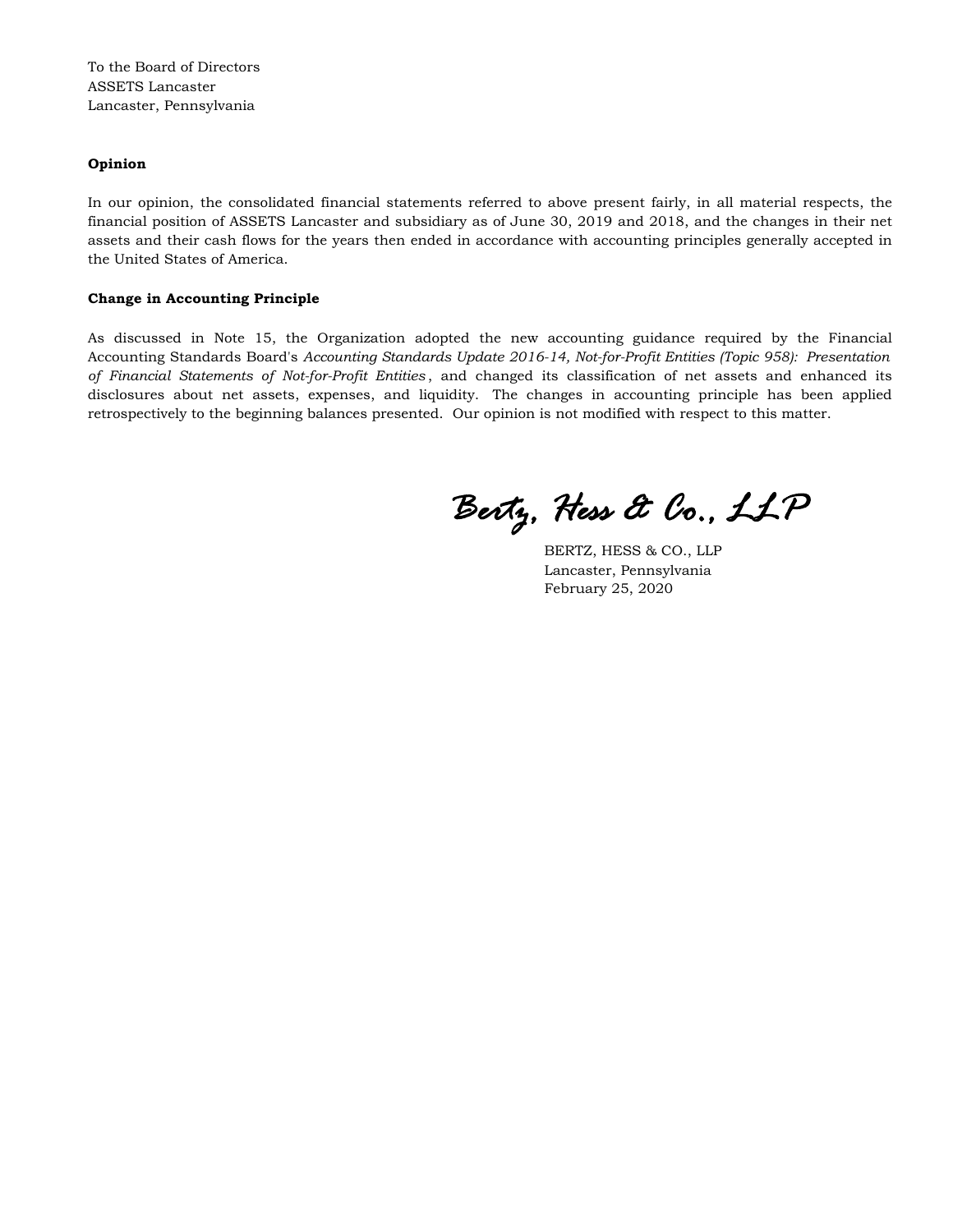# ASSETS LANCASTER CONSOLIDATED STATEMENTS OF FINANCIAL POSITION JUNE 30, 2019 AND 2018

| <b>ASSETS</b>                                                       | 2019            | 2018          |
|---------------------------------------------------------------------|-----------------|---------------|
|                                                                     |                 |               |
| <b>CURRENT ASSETS</b>                                               |                 |               |
| Cash                                                                | \$<br>740,008   | \$<br>437,008 |
| Accounts receivable                                                 | 40,590          | 26,488        |
| Notes receivable, microloans (net of allowance for uncollectible    |                 |               |
| accounts of $$10,683$ and $$9,500$ for 2019 and 2018, respectively) | 61,683          | 38,910        |
| Grants receivable                                                   | 23,442          |               |
| Unconditional promises to give                                      | 6,401           | 22,001        |
| Prepaid expenses                                                    | 6,863           | 6,222         |
|                                                                     |                 |               |
| <b>Total Current Assets</b>                                         | 878,987         | 530,629       |
|                                                                     |                 |               |
| PROPERTY AND EQUIPMENT, At Cost                                     |                 |               |
| Office furniture                                                    | 31,606          | 31,606        |
| Computer equipment                                                  | 53,702          | 51,741        |
| Less accumulated depreciation                                       | (53, 551)       | (41, 519)     |
|                                                                     |                 |               |
| Net Property and Equipment                                          | 31,757          | 41,828        |
|                                                                     |                 |               |
| <b>OTHER ASSETS</b>                                                 |                 |               |
| Notes receivable, microloans, long-term                             | 121,136         | 47,708        |
|                                                                     |                 |               |
|                                                                     |                 |               |
|                                                                     |                 |               |
| <b>TOTAL ASSETS</b>                                                 | \$<br>1,031,880 | 620,165<br>\$ |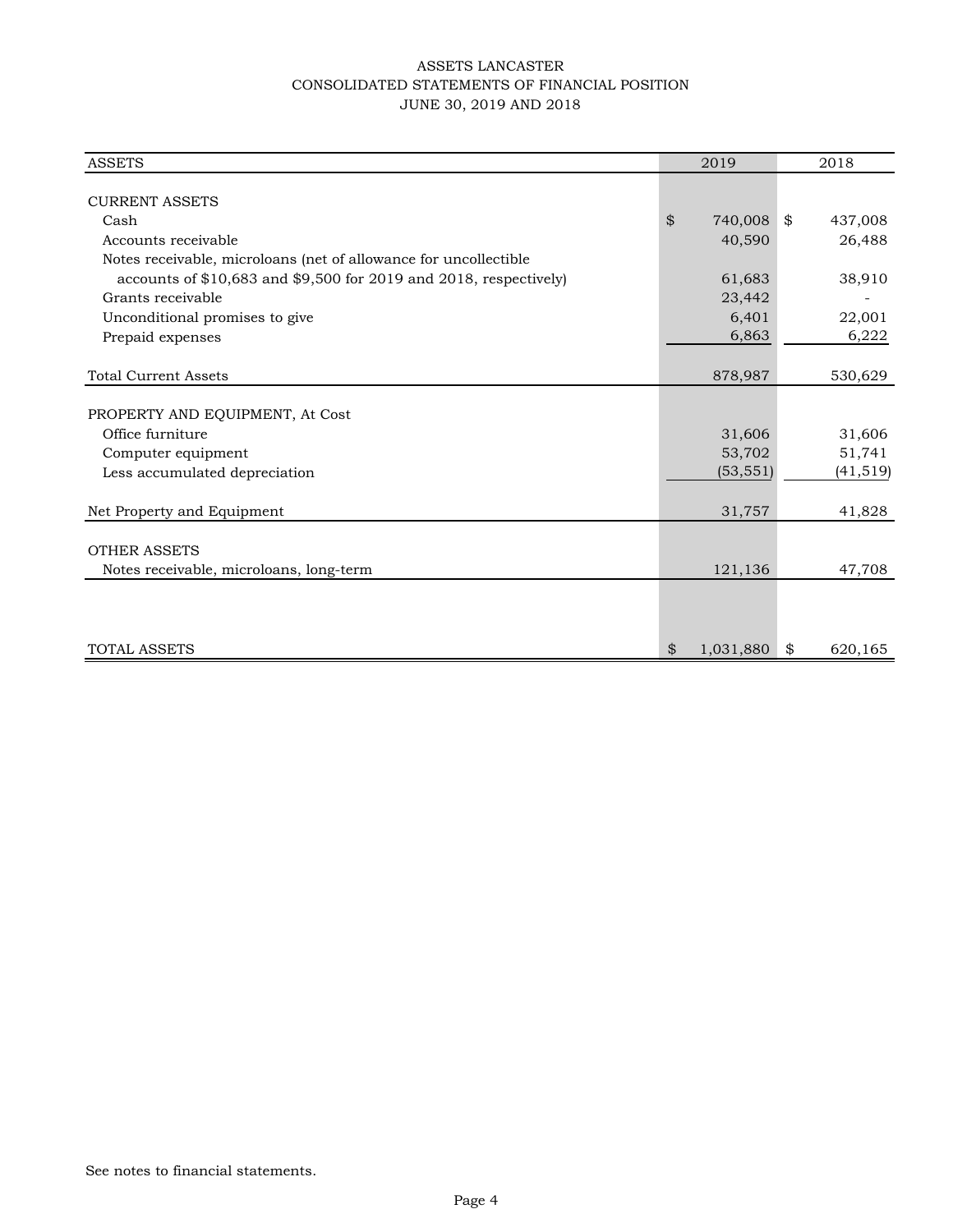| <b>LIABILITIES AND NET ASSETS</b> | 2019            | 2018 |           |
|-----------------------------------|-----------------|------|-----------|
|                                   |                 |      |           |
| <b>CURRENT LIABILITIES</b>        |                 |      |           |
| Notes payable                     | \$<br>81,367    | \$   | 44,830    |
| Line of credit                    | 130,000         |      |           |
| Accounts payable                  | 14,773          |      | 33,251    |
| Escrow payable                    | 5,374           |      | 1,909     |
| Accrued payroll                   | 46,558          |      | 25,423    |
| Compensated absences              | 19,466          |      | 13,465    |
|                                   |                 |      |           |
| <b>Total Current Liabilities</b>  | 297,538         |      | 118,878   |
|                                   |                 |      |           |
| <b>LONG TERM LIABILTIES</b>       |                 |      |           |
| Notes payable                     | 180,267         |      | 130,693   |
|                                   |                 |      |           |
| TOTAL LIABILITIES                 | 477,805         |      | 249,571   |
|                                   |                 |      |           |
| <b>NET ASSETS</b>                 |                 |      |           |
| Without donor restrictions        | (53, 012)       |      | (48, 705) |
| With donor restrictions           | 607,087         |      | 419,299   |
|                                   |                 |      |           |
| TOTAL NET ASSETS                  | 554,075         |      | 370,594   |
|                                   |                 |      |           |
|                                   |                 |      |           |
|                                   |                 |      |           |
| TOTAL LIABILITIES AND NET ASSETS  | \$<br>1,031,880 | \$   | 620,165   |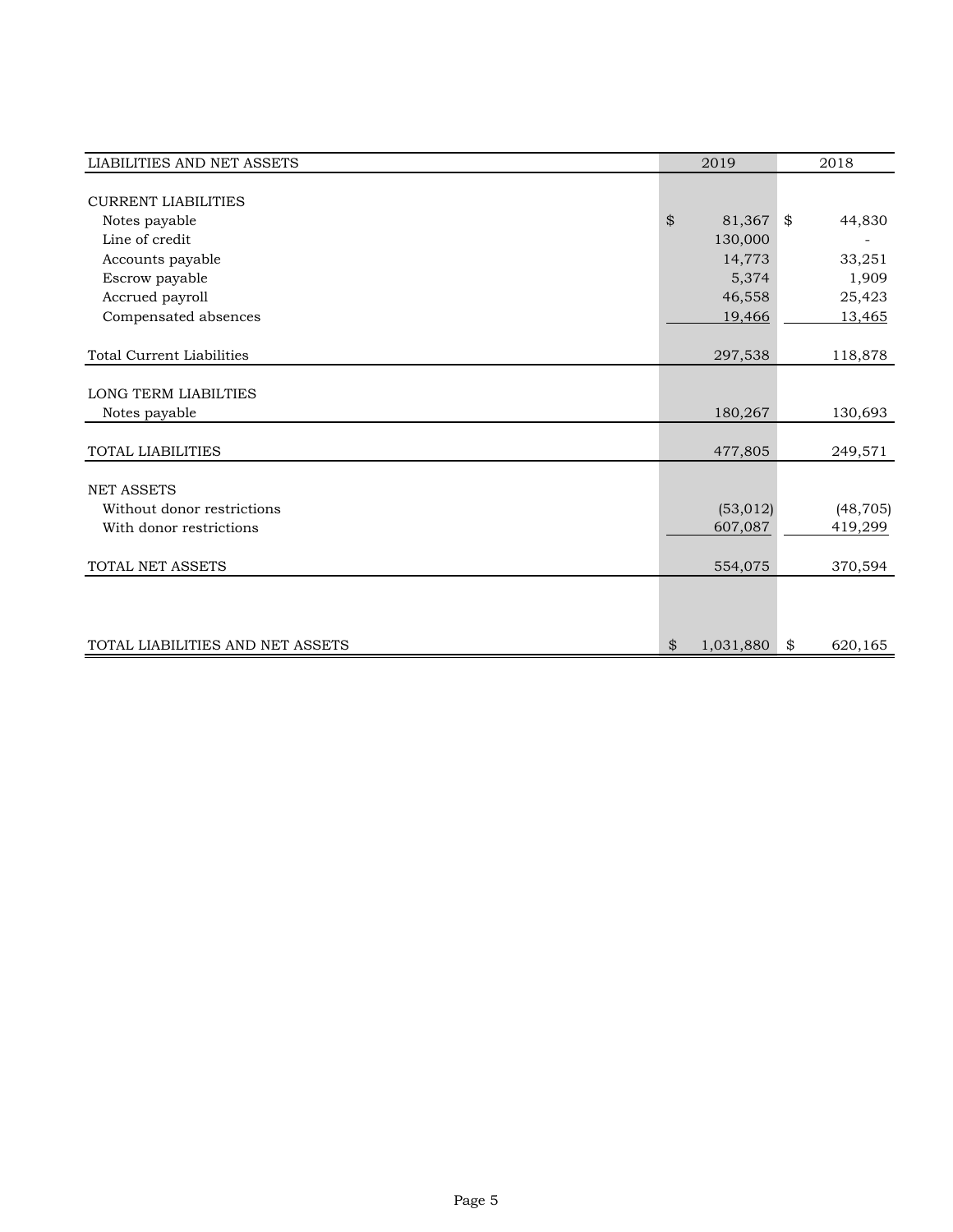# ASSETS LANCASTER CONSOLIDATED STATEMENTS OF ACTIVITIES FOR THE YEAR ENDED JUNE 30, 2019

| Restrictions<br>Restrictions<br>Totals<br>PUBLIC SUPPORT AND OTHER INCOME<br>Government Grants<br>\$<br>\$<br>5,000<br>City grants<br>$5,000$ \$<br>Federal grants<br>239,550<br>441,378<br>680,928<br>Contributions and Other Grants<br>Foundation grants<br>193,728<br>193,728<br>÷.<br>Corporate contributions<br>160,988<br>160,988<br>Individual contributions<br>148,377<br>148,377<br>Other Income<br>Program income<br>336,750<br>336,750<br>7,326<br>7,326<br>Interest income<br>Total Public Support and Other Income<br>1,091,719<br>441,378<br>1,533,097<br><b>EXPENSES</b><br>Program services<br>1,070,079<br>1,070,079<br>Management and general<br>182,277<br>182,277<br>Fundraising<br>97,260<br>97,260<br>÷.<br><b>Total Expenses</b><br>1,349,616<br>1,349,616<br>TOTAL PUBLIC SUPPORT AND OTHER<br>INCOME IN EXCESS (DEFICIENCY)<br>OF EXPENSES<br>(257, 897)<br>441,378<br>183,481<br>OTHER CHANGES IN NET ASSETS<br>Net assets released from restrictions<br>253,590<br>(253, 590)<br>\$<br>$(4,307)$ \$<br>CHANGE IN NET ASSETS<br>187,788<br>\$<br>183,481<br>\$<br>$(48, 705)$ \$<br>419,299<br>\$<br>370,594<br>NET ASSETS, BEGINNING | Without Donor |  | With Donor |  | 2019 |
|-----------------------------------------------------------------------------------------------------------------------------------------------------------------------------------------------------------------------------------------------------------------------------------------------------------------------------------------------------------------------------------------------------------------------------------------------------------------------------------------------------------------------------------------------------------------------------------------------------------------------------------------------------------------------------------------------------------------------------------------------------------------------------------------------------------------------------------------------------------------------------------------------------------------------------------------------------------------------------------------------------------------------------------------------------------------------------------------------------------------------------------------------------------------|---------------|--|------------|--|------|
|                                                                                                                                                                                                                                                                                                                                                                                                                                                                                                                                                                                                                                                                                                                                                                                                                                                                                                                                                                                                                                                                                                                                                                 |               |  |            |  |      |
|                                                                                                                                                                                                                                                                                                                                                                                                                                                                                                                                                                                                                                                                                                                                                                                                                                                                                                                                                                                                                                                                                                                                                                 |               |  |            |  |      |
|                                                                                                                                                                                                                                                                                                                                                                                                                                                                                                                                                                                                                                                                                                                                                                                                                                                                                                                                                                                                                                                                                                                                                                 |               |  |            |  |      |
|                                                                                                                                                                                                                                                                                                                                                                                                                                                                                                                                                                                                                                                                                                                                                                                                                                                                                                                                                                                                                                                                                                                                                                 |               |  |            |  |      |
|                                                                                                                                                                                                                                                                                                                                                                                                                                                                                                                                                                                                                                                                                                                                                                                                                                                                                                                                                                                                                                                                                                                                                                 |               |  |            |  |      |
|                                                                                                                                                                                                                                                                                                                                                                                                                                                                                                                                                                                                                                                                                                                                                                                                                                                                                                                                                                                                                                                                                                                                                                 |               |  |            |  |      |
|                                                                                                                                                                                                                                                                                                                                                                                                                                                                                                                                                                                                                                                                                                                                                                                                                                                                                                                                                                                                                                                                                                                                                                 |               |  |            |  |      |
|                                                                                                                                                                                                                                                                                                                                                                                                                                                                                                                                                                                                                                                                                                                                                                                                                                                                                                                                                                                                                                                                                                                                                                 |               |  |            |  |      |
|                                                                                                                                                                                                                                                                                                                                                                                                                                                                                                                                                                                                                                                                                                                                                                                                                                                                                                                                                                                                                                                                                                                                                                 |               |  |            |  |      |
|                                                                                                                                                                                                                                                                                                                                                                                                                                                                                                                                                                                                                                                                                                                                                                                                                                                                                                                                                                                                                                                                                                                                                                 |               |  |            |  |      |
|                                                                                                                                                                                                                                                                                                                                                                                                                                                                                                                                                                                                                                                                                                                                                                                                                                                                                                                                                                                                                                                                                                                                                                 |               |  |            |  |      |
|                                                                                                                                                                                                                                                                                                                                                                                                                                                                                                                                                                                                                                                                                                                                                                                                                                                                                                                                                                                                                                                                                                                                                                 |               |  |            |  |      |
|                                                                                                                                                                                                                                                                                                                                                                                                                                                                                                                                                                                                                                                                                                                                                                                                                                                                                                                                                                                                                                                                                                                                                                 |               |  |            |  |      |
|                                                                                                                                                                                                                                                                                                                                                                                                                                                                                                                                                                                                                                                                                                                                                                                                                                                                                                                                                                                                                                                                                                                                                                 |               |  |            |  |      |
|                                                                                                                                                                                                                                                                                                                                                                                                                                                                                                                                                                                                                                                                                                                                                                                                                                                                                                                                                                                                                                                                                                                                                                 |               |  |            |  |      |
|                                                                                                                                                                                                                                                                                                                                                                                                                                                                                                                                                                                                                                                                                                                                                                                                                                                                                                                                                                                                                                                                                                                                                                 |               |  |            |  |      |
|                                                                                                                                                                                                                                                                                                                                                                                                                                                                                                                                                                                                                                                                                                                                                                                                                                                                                                                                                                                                                                                                                                                                                                 |               |  |            |  |      |
|                                                                                                                                                                                                                                                                                                                                                                                                                                                                                                                                                                                                                                                                                                                                                                                                                                                                                                                                                                                                                                                                                                                                                                 |               |  |            |  |      |
|                                                                                                                                                                                                                                                                                                                                                                                                                                                                                                                                                                                                                                                                                                                                                                                                                                                                                                                                                                                                                                                                                                                                                                 |               |  |            |  |      |
|                                                                                                                                                                                                                                                                                                                                                                                                                                                                                                                                                                                                                                                                                                                                                                                                                                                                                                                                                                                                                                                                                                                                                                 |               |  |            |  |      |
|                                                                                                                                                                                                                                                                                                                                                                                                                                                                                                                                                                                                                                                                                                                                                                                                                                                                                                                                                                                                                                                                                                                                                                 |               |  |            |  |      |
|                                                                                                                                                                                                                                                                                                                                                                                                                                                                                                                                                                                                                                                                                                                                                                                                                                                                                                                                                                                                                                                                                                                                                                 |               |  |            |  |      |
|                                                                                                                                                                                                                                                                                                                                                                                                                                                                                                                                                                                                                                                                                                                                                                                                                                                                                                                                                                                                                                                                                                                                                                 |               |  |            |  |      |
|                                                                                                                                                                                                                                                                                                                                                                                                                                                                                                                                                                                                                                                                                                                                                                                                                                                                                                                                                                                                                                                                                                                                                                 |               |  |            |  |      |
|                                                                                                                                                                                                                                                                                                                                                                                                                                                                                                                                                                                                                                                                                                                                                                                                                                                                                                                                                                                                                                                                                                                                                                 |               |  |            |  |      |
|                                                                                                                                                                                                                                                                                                                                                                                                                                                                                                                                                                                                                                                                                                                                                                                                                                                                                                                                                                                                                                                                                                                                                                 |               |  |            |  |      |
|                                                                                                                                                                                                                                                                                                                                                                                                                                                                                                                                                                                                                                                                                                                                                                                                                                                                                                                                                                                                                                                                                                                                                                 |               |  |            |  |      |
|                                                                                                                                                                                                                                                                                                                                                                                                                                                                                                                                                                                                                                                                                                                                                                                                                                                                                                                                                                                                                                                                                                                                                                 |               |  |            |  |      |
|                                                                                                                                                                                                                                                                                                                                                                                                                                                                                                                                                                                                                                                                                                                                                                                                                                                                                                                                                                                                                                                                                                                                                                 |               |  |            |  |      |
|                                                                                                                                                                                                                                                                                                                                                                                                                                                                                                                                                                                                                                                                                                                                                                                                                                                                                                                                                                                                                                                                                                                                                                 |               |  |            |  |      |
|                                                                                                                                                                                                                                                                                                                                                                                                                                                                                                                                                                                                                                                                                                                                                                                                                                                                                                                                                                                                                                                                                                                                                                 |               |  |            |  |      |
| (4, 307)<br>187,788<br>183,481<br>Change in Net Assets                                                                                                                                                                                                                                                                                                                                                                                                                                                                                                                                                                                                                                                                                                                                                                                                                                                                                                                                                                                                                                                                                                          |               |  |            |  |      |
| \$<br>\$<br>NET ASSETS, ENDING<br>$(53,012)$ \$<br>607,087<br>554,075                                                                                                                                                                                                                                                                                                                                                                                                                                                                                                                                                                                                                                                                                                                                                                                                                                                                                                                                                                                                                                                                                           |               |  |            |  |      |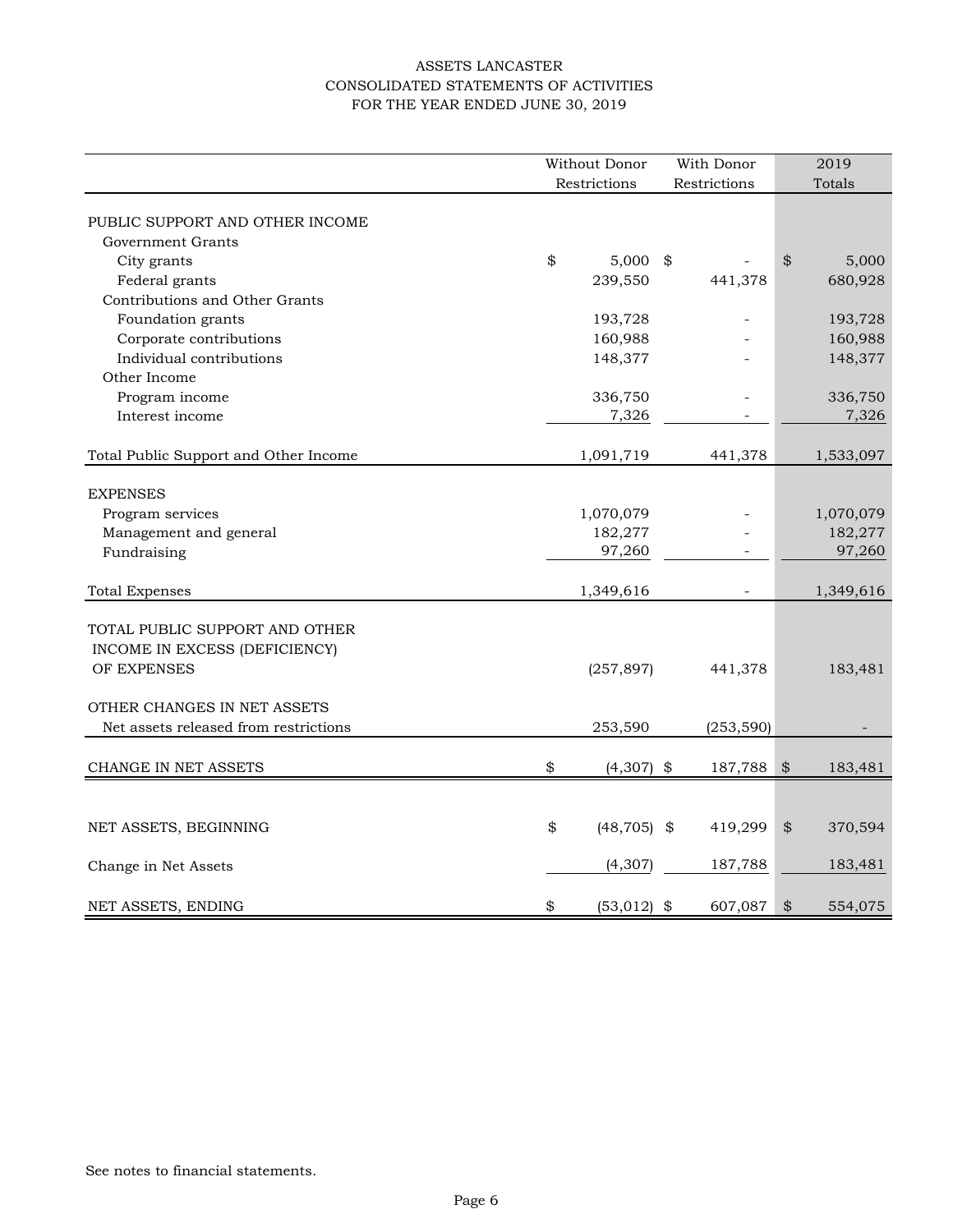# ASSETS LANCASTER CONSOLIDATED STATEMENTS OF ACTIVITIES FOR THE YEAR ENDED JUNE 30, 2018

|                                       | Without Donor        | With Donor               |                            | 2018       |
|---------------------------------------|----------------------|--------------------------|----------------------------|------------|
|                                       | Restrictions         | Restrictions             |                            | Totals     |
| PUBLIC SUPPORT AND OTHER INCOME       |                      |                          |                            |            |
| Government Grants                     |                      |                          |                            |            |
| City grants                           | \$<br>$5,000$ \$     |                          | $\boldsymbol{\mathcal{L}}$ | 5,000      |
| Federal grants                        | 302,303              | 280,928                  |                            | 583,231    |
| Contributions and Other Grants        |                      |                          |                            |            |
| Foundation grants                     | 147,846              | 23,404                   |                            | 171,250    |
| Corporate contributions               | 177,774              |                          |                            | 177,774    |
| Individual contributions              | 143,325              |                          |                            | 143,325    |
| Other Income                          |                      |                          |                            |            |
| Program income                        | 314,107              |                          |                            | 314,107    |
| Interest income                       | 4,372                |                          |                            | 4,372      |
| Miscellaneous income                  | 90                   | $\overline{\phantom{0}}$ |                            | 90         |
|                                       |                      |                          |                            |            |
| Total Public Support and Other Income | 1,094,817            | 304,332                  |                            | 1,399,149  |
|                                       |                      |                          |                            |            |
| <b>EXPENSES</b>                       |                      |                          |                            |            |
| Program services                      | 1,033,258            |                          |                            | 1,033,258  |
| Management and general                | 154,521              |                          |                            | 154,521    |
| Fundraising                           | 91,861               |                          |                            | 91,861     |
|                                       |                      |                          |                            |            |
| <b>Total Expenses</b>                 | 1,279,640            |                          |                            | 1,279,640  |
|                                       |                      |                          |                            |            |
| TOTAL PUBLIC SUPPORT AND OTHER        |                      |                          |                            |            |
| INCOME IN EXCESS (DEFICIENCY)         |                      |                          |                            |            |
| OF EXPENSES                           | (184, 823)           | 304,332                  |                            | 119,509    |
| OTHER CHANGES IN NET ASSETS           |                      |                          |                            |            |
| Impairment loss (Note 6)              | (551, 997)           |                          |                            | (551, 997) |
| Net assets released from restrictions | 190,827              | (190, 827)               |                            |            |
|                                       |                      |                          |                            |            |
| CHANGE IN NET ASSETS                  | \$<br>$(545,993)$ \$ | 113,505                  | \$                         | (432, 488) |
|                                       |                      |                          |                            |            |
| NET ASSETS, BEGINNING                 | \$<br>497,288        | \$<br>305,794            | $\boldsymbol{\mathcal{L}}$ | 803,082    |
|                                       |                      |                          |                            |            |
| Change in Net Assets                  | (545,993)            | 113,505                  |                            | (432, 488) |
|                                       |                      |                          |                            |            |
| NET ASSETS, ENDING                    | \$<br>$(48, 705)$ \$ | 419,299                  | $\boldsymbol{\mathcal{L}}$ | 370,594    |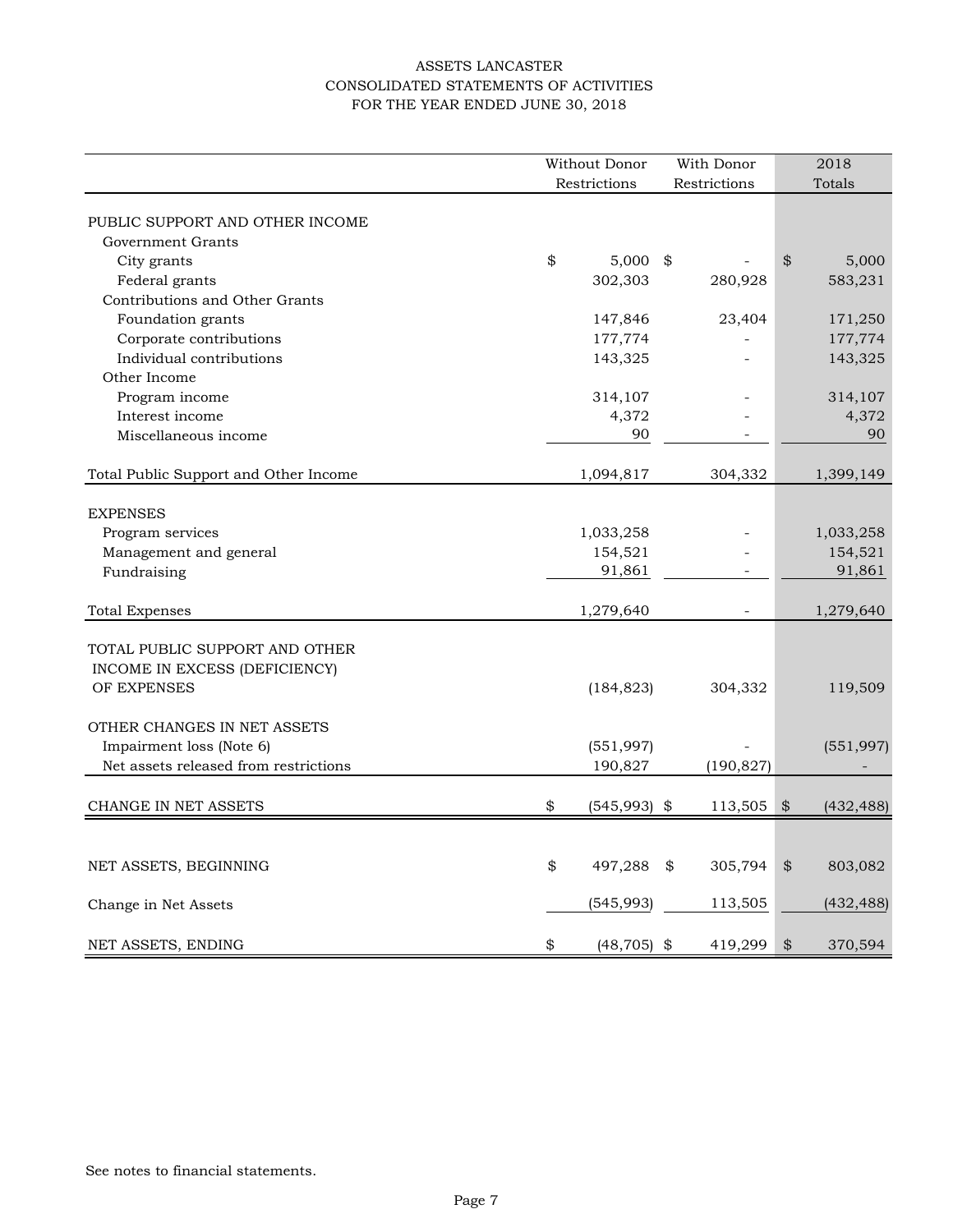# ASSETS LANCASTER CONSOLIDATED STATEMENTS OF FUNCTIONAL EXPENSES FOR THE YEAR ENDED JUNE 30, 2019

|                               | Program         | Management    |    |             | 2019            |
|-------------------------------|-----------------|---------------|----|-------------|-----------------|
|                               | <b>Services</b> | and General   |    | Fundraising | Totals          |
|                               |                 |               |    |             |                 |
| Wages                         | \$<br>447,074   | \$<br>125,362 | \$ | 62,681      | \$<br>635,117   |
| Health insurance              | 42,262          | 12,075        |    | 6,037       | 60,374          |
| Payroll taxes                 | 36,830          | 10,523        |    | 5,261       | 52,614          |
| Retirement plan contributions | 8,606           | 2,459         |    | 1,229       | 12,294          |
| Contract labor                | 220,884         |               |    |             | 220,884         |
| Staff development and travel  | 13,067          | 3,733         |    | 1,867       | 18,667          |
| Depreciation                  |                 | 12,032        |    |             | 12,032          |
| Bad debt expense              | 12,980          |               |    |             | 12,980          |
| Interest expense              | 8,571           |               |    |             | 8,571           |
| Repairs and maintenance       | 11,146          |               |    | 2,787       | 13,933          |
| Insurance                     | 9,414           | 2,690         |    | 1,345       | 13,449          |
| Telephone                     | 1,958           | 560           |    | 280         | 2,798           |
| Utilities                     | 14,157          | 4,045         |    | 2,023       | 20,225          |
| Program expenses              | 73,491          |               |    |             | 73,491          |
| Program development           | 38,132          |               |    | 3,497       | 41,629          |
| Miscellaneous                 |                 |               |    | 293         | 293             |
| Office expense                | 31,485          |               |    | 5,560       | 37,045          |
| Postage                       | 166             |               |    |             | 166             |
| Professional fees             | 17,495          | 4,998         |    | 2,499       | 24,992          |
| Consulting                    | 69,060          |               |    |             | 69,060          |
| Administrative expenses       | 9,383           | 2,681         |    | 1,341       | 13,405          |
| Registration and memberships  | 3,918           | 1,119         |    | 560         | 5,597           |
|                               |                 |               |    |             |                 |
| <b>Total Expenses</b>         | \$<br>1,070,079 | \$<br>182,277 | \$ | 97,260      | \$<br>1,349,616 |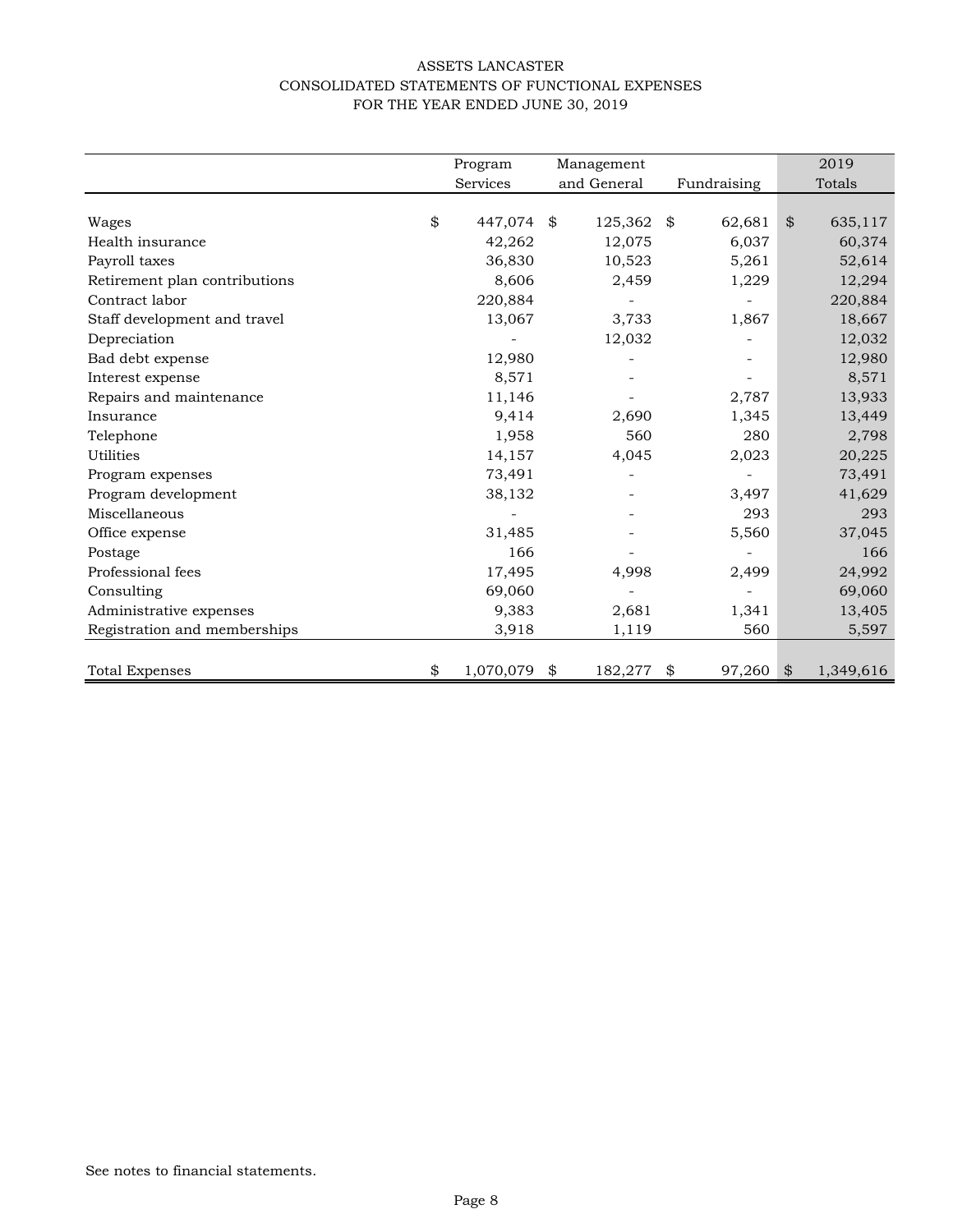# ASSETS LANCASTER CONSOLIDATED STATEMENTS OF FUNCTIONAL EXPENSES FOR THE YEAR ENDED JUNE 30, 2018

|                               | Program         | Management  |         |      |             | 2018          |
|-------------------------------|-----------------|-------------|---------|------|-------------|---------------|
|                               | Services        | and General |         |      | Fundraising | Totals        |
|                               |                 |             |         |      |             |               |
| Wages                         | \$<br>482,896   | \$          | 97,908  | - \$ | 48,954      | \$<br>629,758 |
| Health insurance              | 32,710          |             | 9,346   |      | 4,673       | 46,729        |
| Payroll taxes                 | 45,539          |             | 8,232   |      | 4,116       | 57,887        |
| Retirement plan contributions | 6,226           |             | 1,779   |      | 889         | 8,894         |
| Contract labor                | 56,350          |             |         |      |             | 56,350        |
| Staff development and travel  | 29,559          |             | 8,445   |      | 4,223       | 42,227        |
| Depreciation                  |                 |             | 11,522  |      |             | 11,522        |
| Bad debt expense              | 5,789           |             |         |      |             | 5,789         |
| Interest expense              | 3,818           |             |         |      |             | 3,818         |
| Repairs and maintenance       | 9,806           |             |         |      | 2,451       | 12,257        |
| Insurance                     | 15,194          |             | 4,341   |      | 2,171       | 21,706        |
| Rent                          | 75              |             | 22      |      | 11          | 108           |
| Telephone                     | 2,232           |             | 638     |      | 319         | 3,189         |
| Utilities                     | 14,150          |             | 4,043   |      | 2,021       | 20,214        |
| Program expenses              | 82,622          |             |         |      |             | 82,622        |
| Program development           | 54,390          |             |         |      | 16,746      | 71,136        |
| Miscellaneous                 |                 |             |         |      | 184         | 184           |
| Office expense                | 31,603          |             |         |      | 981         | 32,584        |
| Postage                       | 1,918           |             |         |      |             | 1,918         |
| Professional fees             | 23,707          |             | 6,774   |      | 3,387       | 33,868        |
| Consulting                    | 129,527         |             |         |      |             | 129,527       |
| Administrative expenses       | 3,125           |             | 893     |      | 446         | 4,464         |
| Registration and memberships  | 2,022           |             | 578     |      | 289         | 2,889         |
|                               |                 |             |         |      |             |               |
| <b>Total Expenses</b>         | \$<br>1,033,258 | \$          | 154,521 | \$   | 91,861      | 1,279,640     |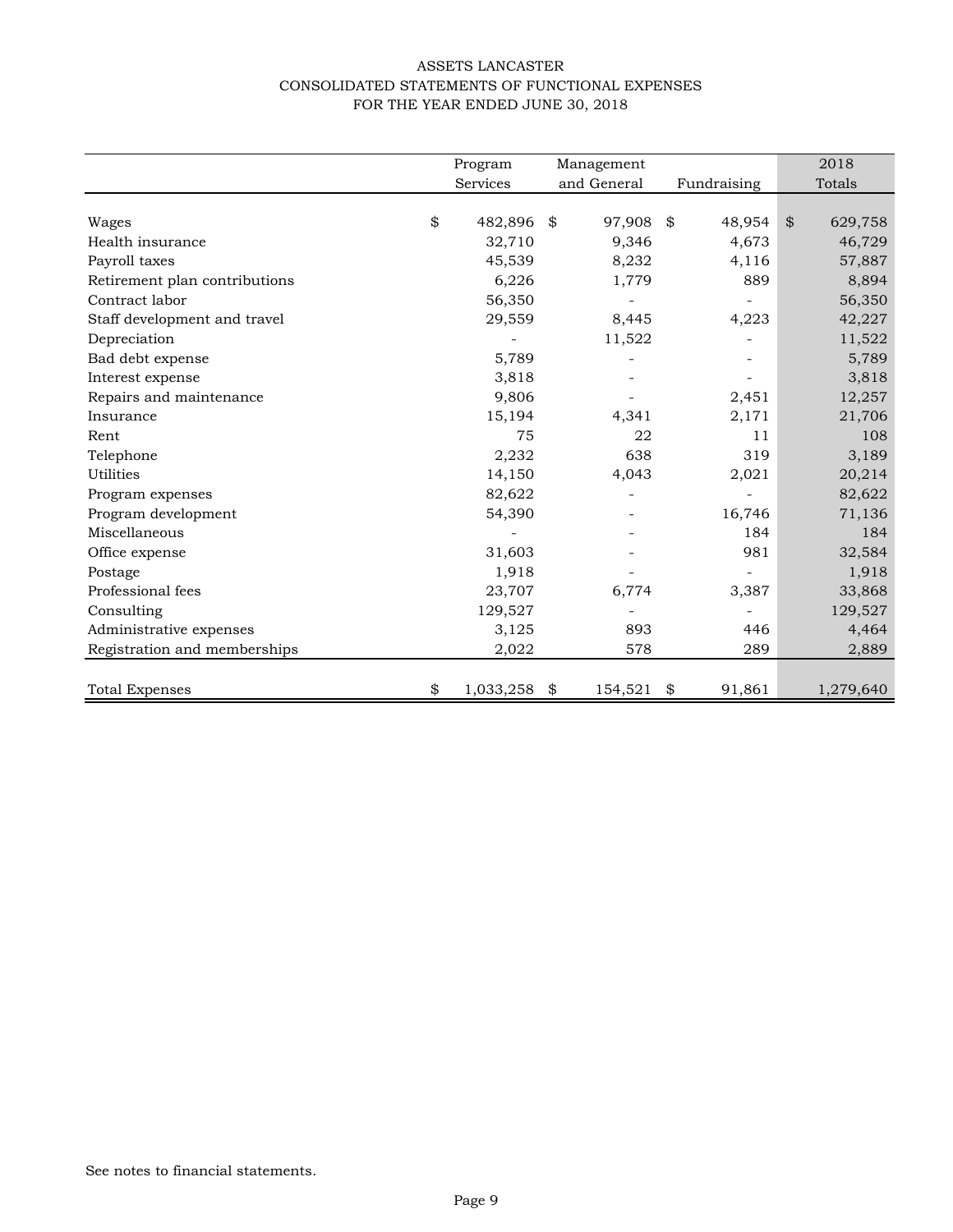# ASSETS LANCASTER CONSOLIDATED STATEMENTS OF CASH FLOWS FOR THE YEARS ENDED JUNE 30, 2019 AND 2018

|                                                                  | 2019             | 2018             |
|------------------------------------------------------------------|------------------|------------------|
|                                                                  |                  |                  |
| CASH FLOWS FROM OPERATING ACTIVITIES                             |                  |                  |
| Change in net assets                                             | \$<br>183,481    | \$<br>(432, 488) |
| Adjustments to reconcile change in net assets to                 |                  |                  |
| cash provided by operating activities:                           |                  |                  |
| Depreciation and amortization                                    | 12,032           | 11,522           |
| Impairment loss                                                  |                  | 551,997          |
| (Increase) decrease in:                                          |                  |                  |
| Accounts receivable                                              |                  | (17, 844)        |
|                                                                  | (14, 102)        |                  |
| Notes receivable, microloans (net of allowance for uncollectible |                  |                  |
| accounts)                                                        | (96,201)         | (55, 863)        |
| Grants receivable                                                | (23, 442)        |                  |
| Unconditional promises to give                                   | 15,600           | 125,000          |
| Prepaid expenses                                                 | (641)            | (4, 159)         |
| Increase (decrease) in:                                          |                  |                  |
| Accounts payable                                                 | (18, 478)        | 5,515            |
| Escrow payable                                                   | 3,465            | (1, 464)         |
| Accrued payroll                                                  | 21,135           | 1,341            |
| Compensated absences                                             | 6,001            | 1,435            |
|                                                                  |                  |                  |
| Cash Provided by Operating Activities                            | 88,850           | 184,992          |
| CASH FLOWS FROM INVESTING ACTIVITIES                             |                  |                  |
|                                                                  |                  |                  |
| Purchases of property and equipment                              | (1,961)          | (8, 498)         |
| CASH FLOWS FROM FINANCING ACTIVITIES                             |                  |                  |
|                                                                  |                  |                  |
| Borrowings (repayments) on line of credit, net                   | 130,000          | (67,000)         |
| Payments on long-term debt                                       | (13,889)         | (40, 417)        |
| Proceeds from long-term debt                                     | 100,000          | 111,250          |
|                                                                  |                  |                  |
| Cash Provided by Financing Activities                            | 216,111          | 3,833            |
|                                                                  |                  |                  |
| NET INCREASE IN CASH                                             | 303,000          | 180,327          |
|                                                                  |                  |                  |
| Cash at Beginning of Year                                        | 437,008          | 256,681          |
| Cash at End of Year                                              | \$<br>740,008    | \$<br>437,008    |
|                                                                  |                  |                  |
|                                                                  |                  |                  |
| SCHEDULE OF SUPPLEMENTAL CASH FLOW INFORMATION                   |                  |                  |
|                                                                  |                  |                  |
| Cash paid during the year for interest                           | \$<br>$8,571$ \$ | 3,818            |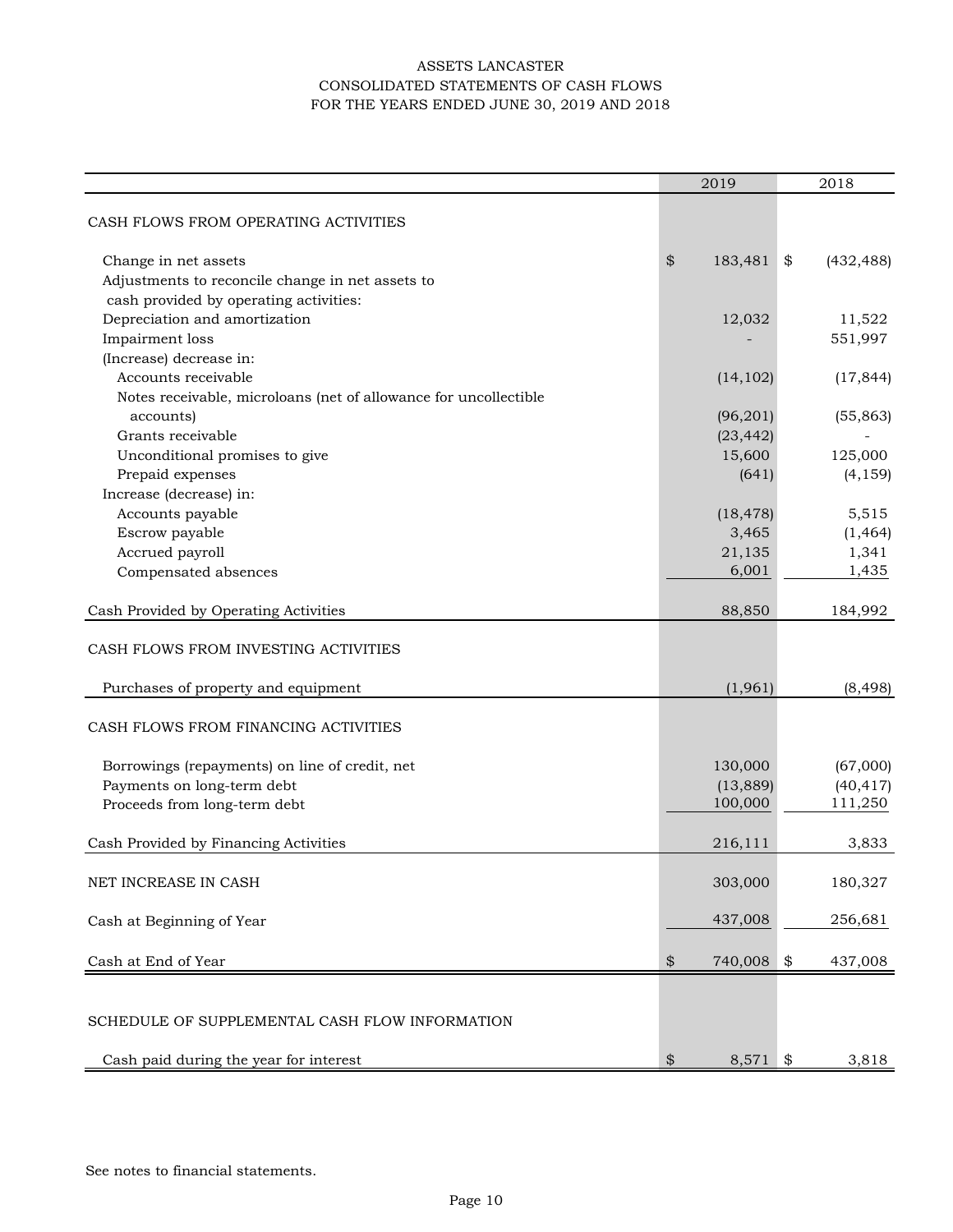### NOTE 1: ORGANIZATION DATA

ASSETS Lancaster (the "Organization") is a nonprofit organization whose purpose is to create economic opportunity and cultivate entrepreneurial leadership to alleviate poverty and build vibrant, sustainable communities. The Organization does this by providing business development services including training, mentoring, technical assistance and lending to underrepresented entrepreneurs and social enterprises in South Central Pennsylvania, with a focus on Lancaster County and Lancaster City. The Organization was incorporated as a Pennsylvania not-for-profit corporation in October 1995.

#### NOTE 2: SUMMARY OF SIGNIFICANT ACCOUNTING POLICIES

### Basis of Accounting

The accompanying consolidated financial statements have been prepared using the accrual basis of accounting in accordance with accounting principles generally accepted in the United States of America ("U.S. GAAP"). Accordingly, revenue is recognized when earned and expenses are recognized when incurred.

### Principles of Consolidation

The consolidated financial statements of ASSETS Lancaster and subsidiary include the accounts of ASSETS Lancaster and its wholly owned subsidiary Lancaster Works at ASSETS, LLC. ASSETS Lancaster and its subsidiary entity are referred to collectively as the "Organization." All significant financial activity between ASSETS Lancaster and its wholly owned subsidiary is eliminated in the preparation of the consolidated financial statements.

## Financial Statement Presentation

The Organization reports information regarding its financial position and activities according to two classes of net assets as follows:

## Net Assets Without Donor Restrictions

Net assets without donor restrictions are not subject to donor-imposed stipulations. Net assets without donor restrictions may be designated for specific purposes by action of the Board of Directors or may otherwise be limited by contractual agreements with outside parties.

## Net Assets With Donor Restrictions

The use of net assets with donor restrictions is subject to donor-imposed stipulations that can be fulfilled by actions of the Organization pursuant to those stipulations or that expire by the passage of time.

Revenues are reported as increases in net assets without donor restrictions unless they are restricted by donorimposed stipulations. Expenses are generally reported as decreases in net assets without donor restrictions. Satisfaction of donor-imposed stipulations that simultaneously increase net assets without donor restrictions and decrease net assets with donor restrictions are reported as reclassifications. Donor restricted revenue received and expended during the same fiscal year is recorded as revenue without donor restrictions in the consolidated statement of activities.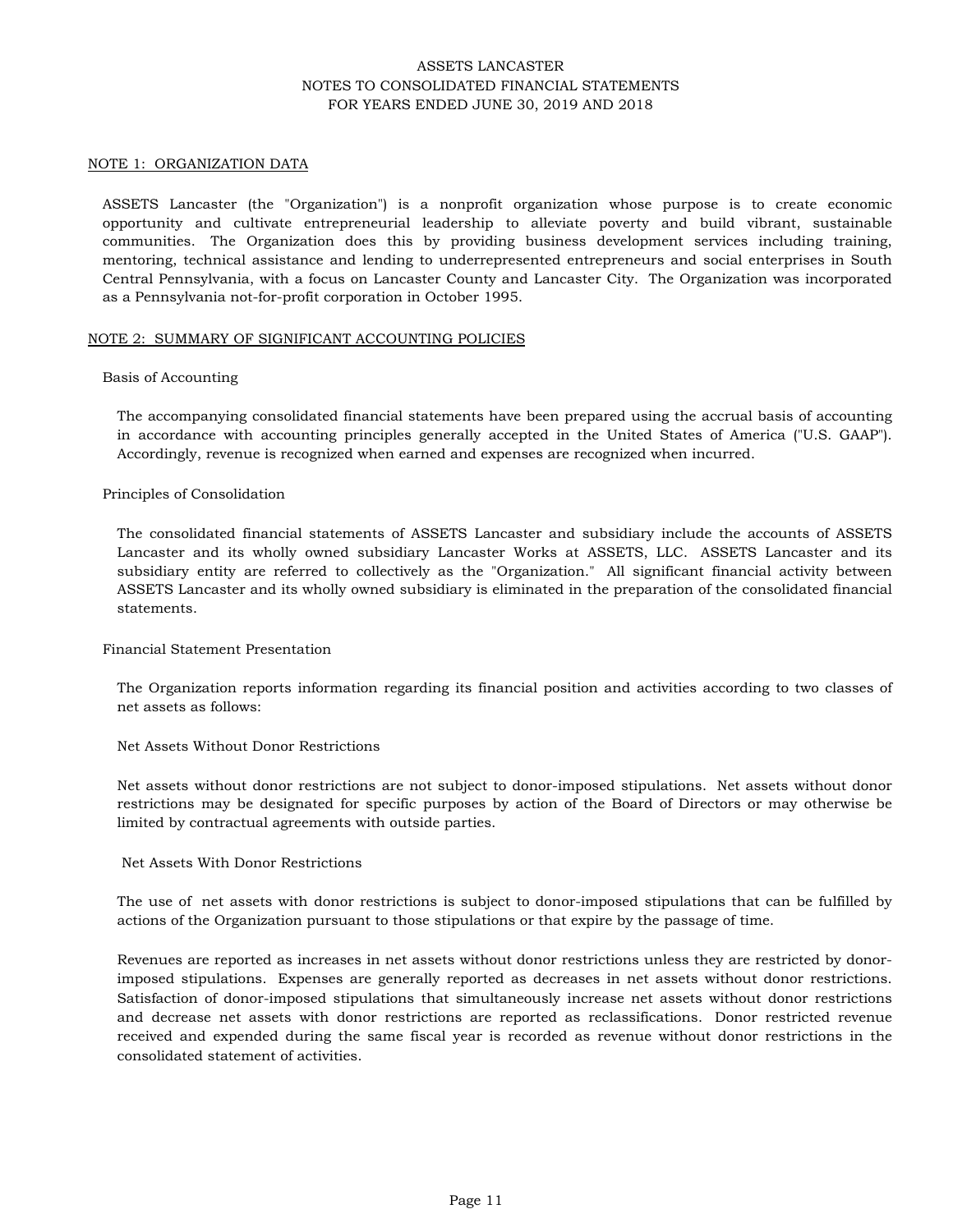### NOTE 2: SUMMARY OF SIGNIFICANT ACCOUNTING POLICIES (Continued)

#### Use of Estimates

The preparation of financial statements in conformity with accounting principles generally accepted in the United States of America requires management to make estimates and assumptions that affect certain reported amounts and disclosures. Accordingly, actual results could differ from those estimates.

#### Cash

For purposes of reporting the consolidated statement of cash flows, the Organization considers all cash accounts which are not subject to withdrawal restrictions or penalties and all highly liquid debt instruments purchased with an original maturity of three months or less to be cash.

#### Property and Equipment

Property and equipment are recorded at cost, or if donated, at approximate fair value at the date of donation. The Organization capitalizes property and equipment costing in excess of \$500. Expenditures for maintenance and repairs that materially improve or extend the life of assets are also capitalized.

Depreciation of property and equipment is computed on the straight-line method. Estimated lives are generally as follows:

| Office furniture   | 5 years      |
|--------------------|--------------|
| Computer equipment | 5 to 7 years |

Depreciation expense for the years ended June 30, 2019 and 2018 was \$12,032 and \$11,522, respectively.

### Contributed Services

A number of unpaid volunteers have made significant contributions of time to the Organization for the purpose of providing training, mentoring and technical assistance to the entrepreneurs in the Organization's development courses. In accordance with the accrual basis of accounting described above, the Organization has not recorded the value of these contributed services in the accompanying financial statements.

#### Functional Allocation of Expenses

Direct expenses are assigned to the functional expense classifications to which they apply. Management, overhead, and general and administrative costs which are not identifiable with a single program or fund-raising activity, but are indispensable to the conduct of those activities and to the Organization's existence, are allocated to those program and supporting services which benefit from the expenses. The allocation percentages are reviewed annually for reasonableness.

### Income Tax Status

The Organization is a not-for-profit entity as described in Section 501(c)(3) of the Internal Revenue Code and is exempt from income taxes on related activities pursuant to Section 509(a) of the Code.

Tax returns are open for examination by the Internal Revenue Service for three years from the due date of the returns. The tax years subject to examination by the state jurisdiction are unlimited. The Organization has evaluated its tax filings for the open tax years for uncertain tax positions.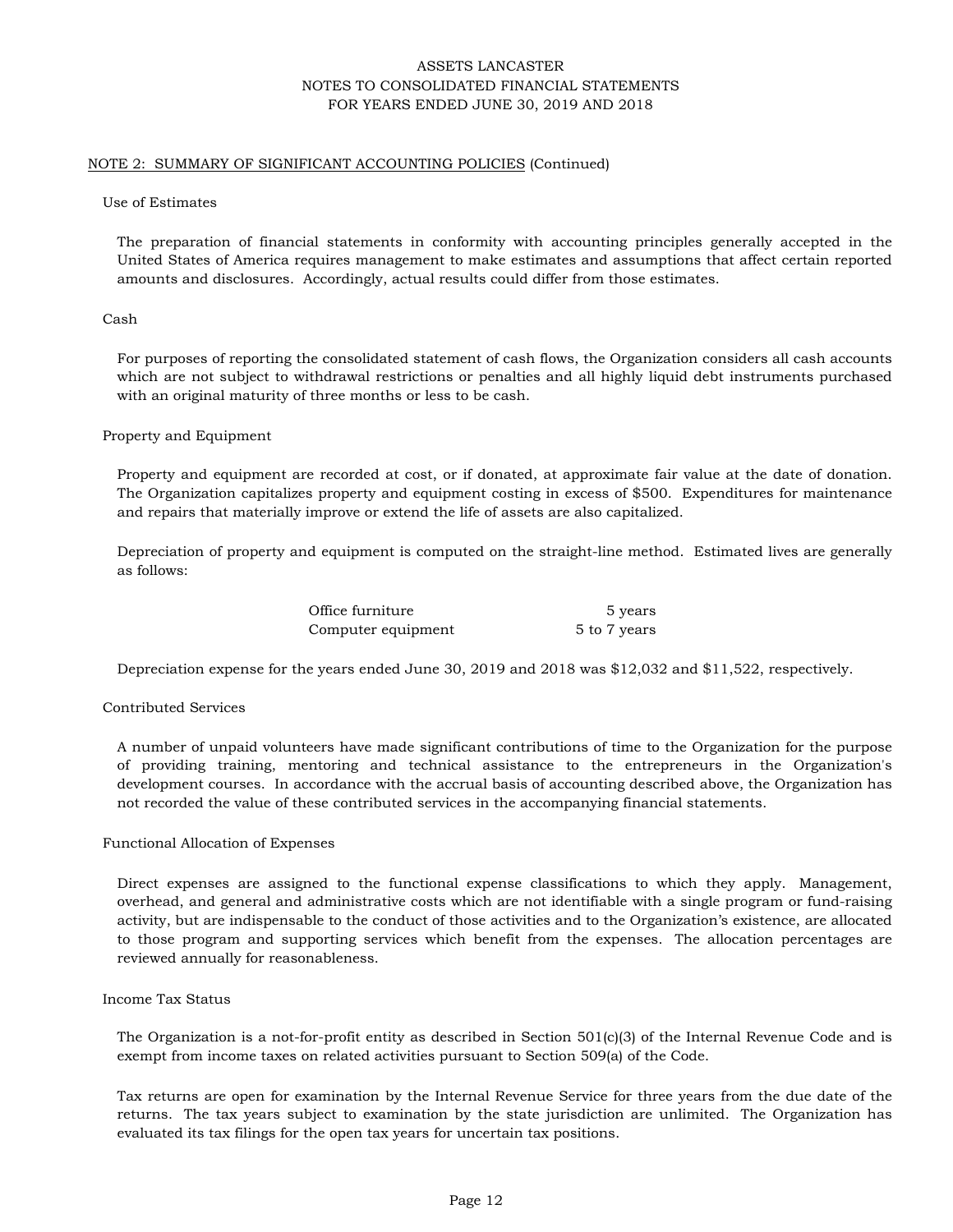#### NOTE 2: SUMMARY OF SIGNIFICANT ACCOUNTING POLICIES (Continued)

Management's Evaluation of Subsequent Events

Events that occurred subsequent to June 30, 2019 have been evaluated by the Organization's management through the date of the independent auditors' report, which is the date the financial statements were available to be issued.

#### NOTE 3: CONCENTRATIONS

#### Credit Risk

The Organization maintains its cash at financial institutions located in South Central Pennsylvania. The balances are insured by the Federal Deposit Insurance Corporation (FDIC) and the National Credit Union Association (NCUA), both up to \$250,000. The Organization had balances in excess of the FDIC or NCUA insurance limits of \$222,989 and \$121,044 at June 30, 2019 and June 30, 2018, respectively.

#### Support and Revenue

During the year ended June 30, 2019, approximately 38% of total public support and other income was attributable to two grantors. During the year ended June 30, 2018, approximately 41% of total public support and other income was attributable to two grantors.

#### Notes Receivable

During the year ended June 30, 2019, microloan notes receivable (Note 4) from one borrower comprised approximately 10% of total gross notes receivable. During the year ended June 30, 2018, microloan notes receivable from five borrowers comprised 85% of total gross notes receivable.

#### NOTE 4: NOTES RECEIVABLE, MICROLOANS

The Organization provides notes receivable in the form of microloans in the following categories:

#### Small Business Loans

Small Business Loans provide funding between \$600 and \$10,000 to new and existing small business owners. Certain participants provide an initial escrow deposit equal to one month's loan payment as a guarantee for all loans within that loan pool, which creates a model that induces mutual responsibility for members of the loan pool. These loans bear interest at rates of 8.5% for loans issued during the year ended June 30, 2019 and between 8.5% and 9.0% for the loans issued during the year ended June 30, 2018 and have various maturity dates through May 2023.

#### Social Impact Loans

Social Impact Loans provide funding between \$10,000 and \$50,000 to established small business owners who are committed to becoming B-Corporation certified within 12 months of receiving Social Impact Loan funding. Social Impact Loans are unsecured. These microloans bear interest at rates between 4.0% and 8.5% for the year ended June 30, 2019 and 4.0% and 6.25% for the year ended June 30, 2018 and have various maturity dates through June 2023.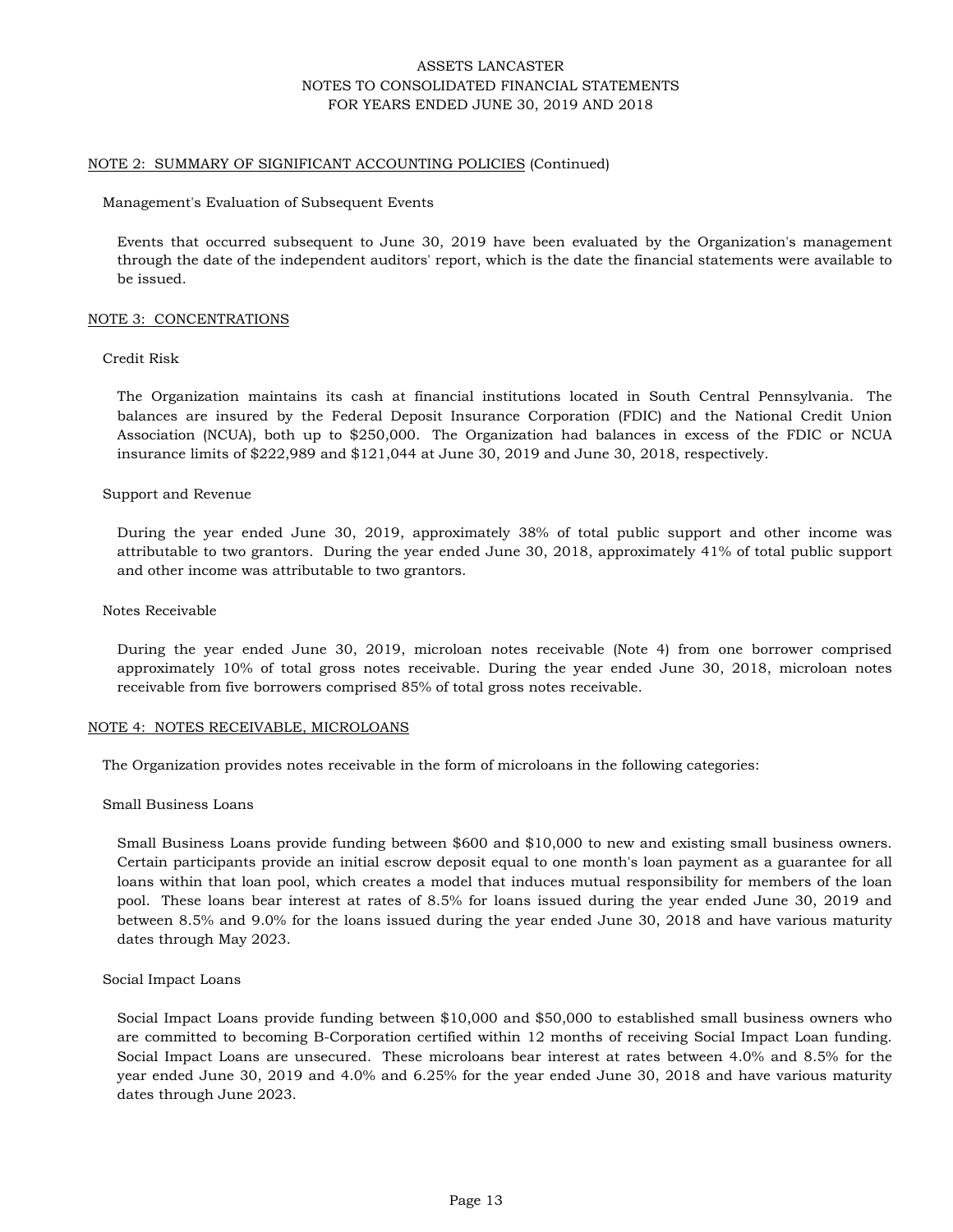## NOTE 4: NOTES RECEIVABLE, MICROLOANS (Continued)

Balances of notes receivable by category of program as of June 30, 2019 and 2018 are as follows:

|                                                                    | 2019 |                              |    | 2018                       |
|--------------------------------------------------------------------|------|------------------------------|----|----------------------------|
| Small Business Loans<br>Social Impact Loans, unsecured<br>Subtotal | \$   | 46,211<br>147,291<br>193,502 | \$ | 13,839<br>82,279<br>96,118 |
| Less: Loan loss reserve                                            |      | (10, 683)                    |    | (9,500)                    |
| Total                                                              | \$   | 182,819                      | \$ | 86,618                     |

Maturities of loans receivable are as follows at June 30:

| 2020  | \$<br>72,366  |
|-------|---------------|
| 2021  | 56,590        |
| 2022  | 43,029        |
| 2023  | 21,517        |
|       |               |
| Total | \$<br>193,502 |

Changes to the loan loss reserve for the years ended June 30, 2019 and 2018 are as follows:

|                                                                                  | 2019               | 2018          |
|----------------------------------------------------------------------------------|--------------------|---------------|
| Beginning Balance                                                                | \$<br>9,500<br>SS. | 4,600         |
| Provision for loan losses<br>Write-off of uncollectible loans, net of recoveries | 1,946<br>(763)     | 5,777<br>(877 |
| <b>Ending Balance</b>                                                            | \$<br>10,683       | 9,500         |

### Credit Losses

The Organization maintains a cash reserve for loan losses as follows:

• An escrow account is made up of one months' payment from certain notes receivable as noted above for a total of 23% and 18% of all guaranteed loans outstanding as of June 30, 2019 and 2018, respectively. Other notes receivable are unsecured.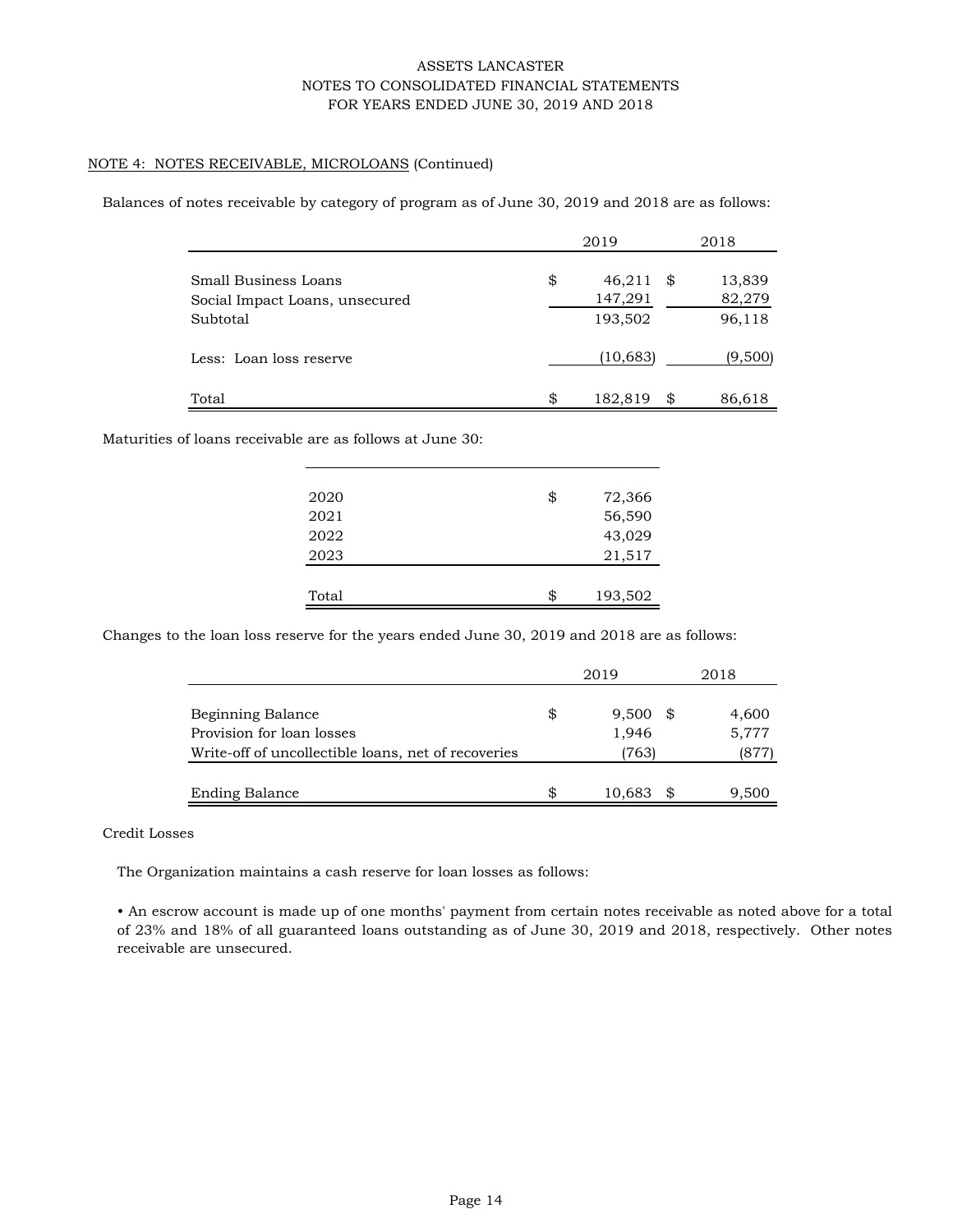### NOTE 4: NOTES RECEIVABLE, MICROLOANS (Continued)

### Credit Losses (Continued)

• The Organization maintains additional cash reserves to total at least 15% of all loans outstanding as a cash reserve against potential losses.

Loans determined to be uncollectible are charged to the escrow account during the period in which such determination is made. The Organization makes periodic credit reviews of the Lending Circle portfolios and considers current economic conditions, historical loan loss experience and other factors to determine whether to write off a loan. During the years ended June 30, 2019 and 2018, the Organization wrote off \$1,363 and \$2,652 of loans as uncollectible, respectively. As of June 30, 2019 and 2018, the Organization held \$5,374 and \$1,909, respectively, in escrow.

### Credit Quality Considerations

The Organization provides micro-lending to new business entrepreneurs who may not possess the credit history required to qualify for bank financing. Therefore, the credit policies may result in more risks than traditionally used by banks and other financial institutions. The Organization does not measure credit quality in accordance with standards such as those ratings identified in Moody's Investor Services.

### NOTE 5: UNCONDITIONAL PROMISES TO GIVE

Unconditional promises to give are recognized as revenues in the period promised. Unconditional promises to give that are expected to be collected within one year are recorded at the anticipated collectible value. Unconditional promises to give that are expected to be collected in future years are recorded at fair value, which is measured at the present value of their future cash flows using risk-adjusted interest rates applicable to the years in which the promises are expected to be received. At June 30, 2019 and 2018, all promises to give are expected to be collected within one year and are therefore not discounted. Management anticipates the pledges to be fully collectible. Unconditional promises to give are reported as increases in donor restricted net assets depending upon the nature of the restrictions. When a restriction expires, donor restricted net assets are reclassified to net assets without donor restrictions. As of June 30, 2019 and 2018, unconditional promises to give were \$6,401 and \$22,001, respectively.

### NOTE 6: IMPAIRMENT LOSS

During the year ended June 30, 2015, the Organization received a federal grant through the United States Department of Health and Human Services under the Community Development Block Grant Program to assist a local business in startup costs. The Organization loaned \$400,000 of the grant proceeds to an unrelated business entity. During the year ended June 30, 2016, an additional \$141,000 of grant proceeds was advanced to the business entity upon successful completion of certain objectives. The business ceased operations during 2018 and the Organization deemed the full amount of the receivable and accrued interest of \$10,997 to be uncollectible. For the year ended June 30, 2018, the Organization recorded an impairment loss of \$551,997.

## NOTE 7: COMPENSATED ABSENCES

Full-time employees of the Organization are entitled to paid time off depending on length of service and other factors. The Organization allows full-time employees to carry a balance of 30 days of paid time off from the prior year. At June 30, 2019 and 2018, the liability for compensated absences amounted to \$19,466 and \$13,465, respectively.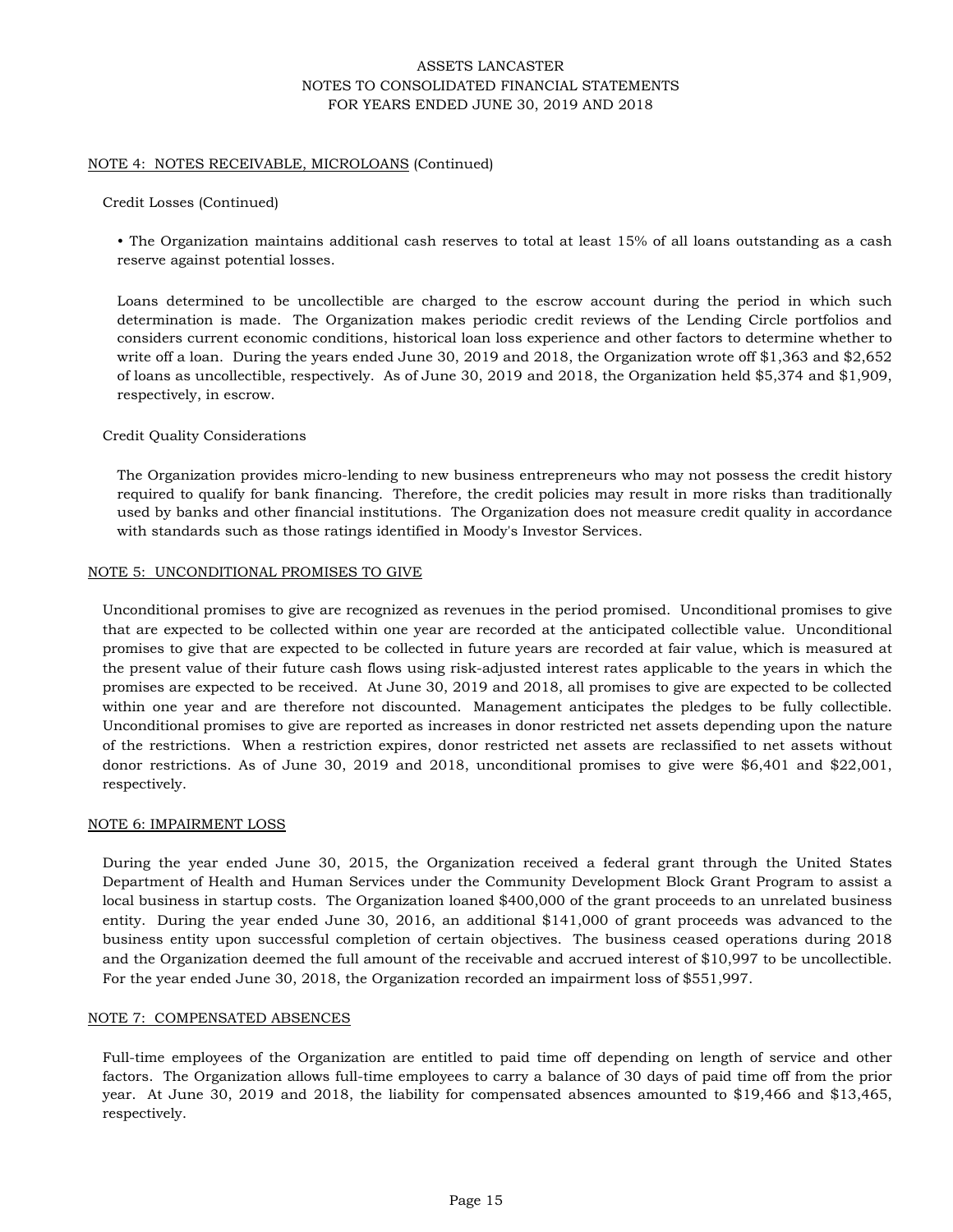#### NOTE 8: LINE OF CREDIT

The Organization has a \$200,000 line of credit with a local financial institution. The loan is secured by accounts receivable, inventory, general intangibles and property and equipment. The interest rate is based on the bank's prime rate, subject to a floor of 5.50%. The applicable interest rate in effect was 6.50% at June 30, 2019 and 2018. The Organization had a balance on the line of credit at June 30, 2019 of \$130,000. No balance was outstanding as of June 30, 2018.

#### NOTE 9: NOTES PAYABLE

The Organization has an unsecured note payable from an individual in the amount of \$30,000. The loan's prime rate of interest is based upon announcements published in the Wall Street Journal. The interest rate was 5.50% as of June 30, 2019, and is payable within 60 days upon demand. No interest was paid as of June 30, 2019.

During the year ended June 30, 2018, the Organization obtained an unsecured non-interest-bearing note payable from a local government for \$30,940. No discount has been recognized on this note. Management believes this departure from generally accepted accounting principles is immaterial to the consolidated financial statements taken as a whole. The loan is payable upon demand within 90 days of receiving written notice from the payee.

In August 2016, the Organization obtained a SBA micro-lending loan note payable with a maximum amount of \$125,000. Proceeds for the note payable must be used to relend to eligible small business concerns. The note is payable 120 months from the date of the note, with variable interest accruing between 0% and 1.125% per annum, based on certain performance criteria within the portfolio. During the first 24 months, the interest rate on the note payable will be 0%. No payments of principal are required during the first 12 months on the note payable. The note payable is secured by all funds held in the Microloan Revolving Fund, a security interest in all funds held in the Loan Loss Reserve Fund, and in all microloans made as a result of funding received under the Microloan Program. At June 30, 2019 and 2018, the balance on this note payable was \$100,694 and \$114,583, respectively.

In August 2018, the Organization obtained a SBA micro-lending loan note payable with a maximum amount of \$100,000. Proceeds for the note payable must be used to relend to eligible small business concerns. The note is payable 120 months from the date of the note, with variable interest accruing between 0.75% and 2.75% per annum, based on certain performance criteria within the portfolio. During the first 24 months, the interest rate on the note payable will be .75%. No payments of principal are required during the first 12 months on the note payable. The note payable is secured by all funds held in the Microloan Revolving Fund, a security interest in all funds held in the Loan Loss Reserve Fund, and in all microloans made as a result of funding received under the Microloan Program. At June 30, 2019 and 2018, the balance on this note payable was \$100,000 and \$0, respectively.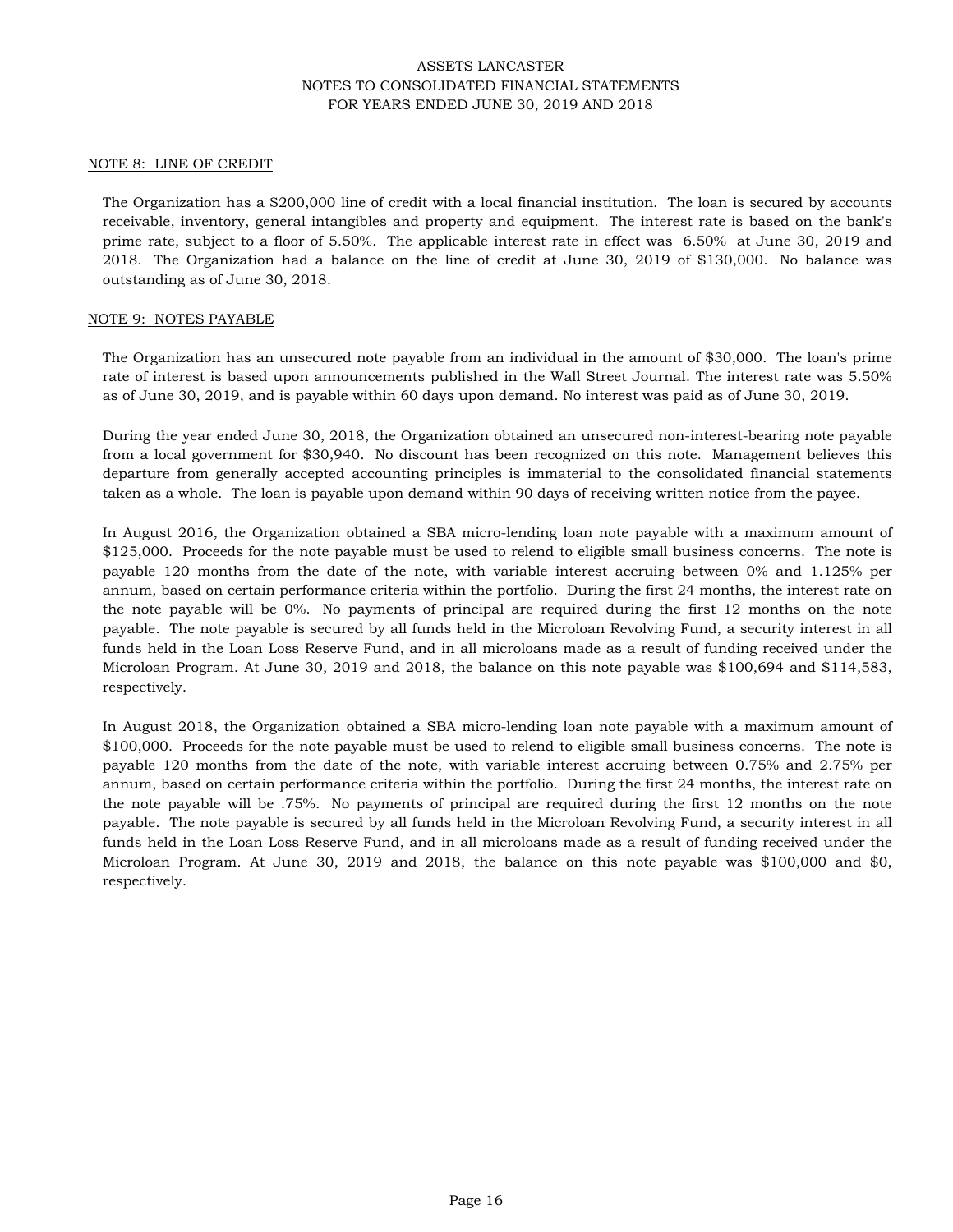## NOTE 9: NOTES PAYABLE (Continued)

Notes payable consist of the following at June 30, 2019 and 2018:

|                                                 | 2019              |  |             |    | 2018        |  |         |
|-------------------------------------------------|-------------------|--|-------------|----|-------------|--|---------|
|                                                 |                   |  | Current     |    |             |  | Current |
|                                                 | Balance           |  | Portion     |    | Balance     |  | Portion |
| Note payable, individuals, unsecured            | \$<br>$30,000$ \$ |  | $30,000$ \$ |    | $30,000$ \$ |  |         |
| Note payable, governmental agency,<br>unsecured | 30,940            |  | 30,940      |    | 30,940      |  | 30,940  |
| Notes payable, governmental agency,<br>secured  | 200,694           |  | 20,427      |    | 114,583     |  | 13,890  |
| Total notes payable                             | 261,634 \$        |  | 81,367      |    | 175,523 \$  |  | 44,830  |
| Less Current Portion                            | 81,367            |  |             |    | 44,830      |  |         |
| Total Long-Term Debt                            | \$<br>180,267     |  |             | \$ | 130,693     |  |         |

Maturities of notes payable are as follows at June 30:

| 2020       | \$<br>81,367  |
|------------|---------------|
| 2021       | 24,798        |
| 2022       | 24,881        |
| 2023       | 24,963        |
| 2024       | 25,047        |
| Thereafter | 80,578        |
|            |               |
| Total      | \$<br>261,634 |

## NOTE 10: NET ASSETS WITH DONOR RESTRICTIONS

Net assets with donor restrictions consisted of the following at June 30:

|                                             | 2019          | 2018         |
|---------------------------------------------|---------------|--------------|
|                                             |               |              |
| BB&T - Measure What Matters                 | \$            | \$<br>81,661 |
| LCCF - Great Social Enterprise Pitch        |               | 18,404       |
| Wyomissing Foundation                       | 38,305        | 38,305       |
| SBA Women's Business Center                 | 13,379        |              |
| Community Development Financial Institution | 555,403       | 280,929      |
|                                             |               |              |
| Total net assets with donor restrictions    | \$<br>607,087 | 419.299      |

The Measure What Matters represents a grant from the BB&T Economic Growth Fund of the Lancaster County Community Foundation.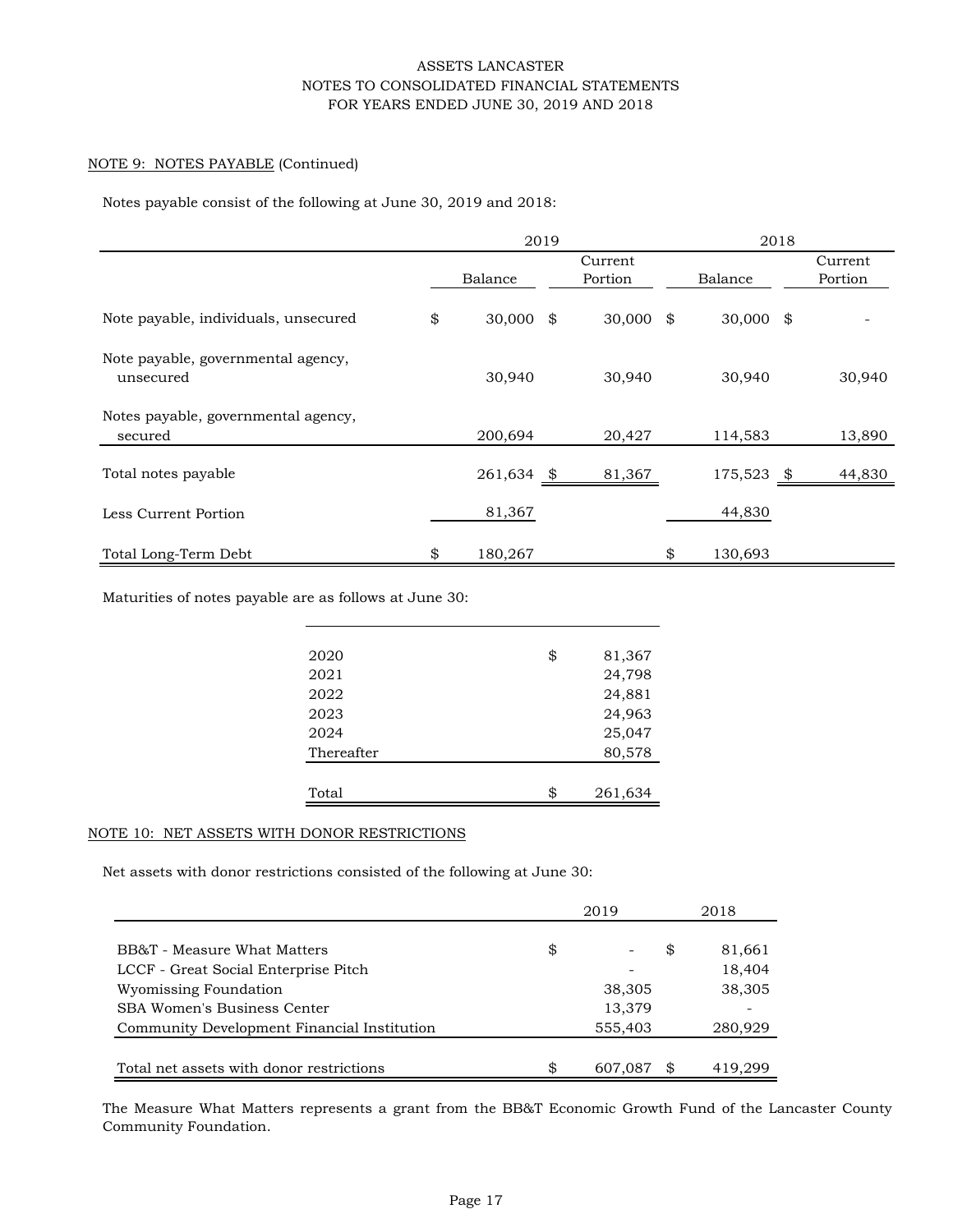### NOTE 10: NET ASSETS WITH DONOR RESTRICTIONS (Continued)

The LCCF - Great Social Enterprise Pitch represents grants of \$20,000 for each of the years ended June 30, 2019 and 2018 for the purpose of analysis of improvement and environmental impact, and strengthening the Impact Fund.

The Wyomissing Foundation represents a grant of \$44,000 for two years to support a two year Credit-Building Circle Pilot in Reading, Pennsylvania. The initial \$22,000 was received in 2017, with a second \$22,000 issued upon meeting certain criteria of the grant.

The SBA Women's Business Center represents a grant of \$157,278 for the year ended June 30, 2019 for the purposes of providing business services to women-owned businesses.

The Community Development Financial Institution represents grants of \$428,000 and \$350,000 for the years ended June 30, 2019 and 2018, respectively, to support the expansion of the Organization's microlending.

#### NOTE 11: RETIREMENT PLAN

The Organization has a SIMPLE IRA retirement plan for employees. The plan provides a matching benefit of up to 3% of employee contributions. In March 2017, the Organization began an additional 2% SIMPLE IRA match program for employees. Total retirement plan expense for the years ended June 30, 2019 and 2018 was \$12,294 and \$8,894, respectively.

#### NOTE 12: OPERATING LEASES

The Organization leased a copier for 39 monthly payments of \$144. This lease ended at the end of October of 2017 after a new lease was subsequently signed. The lease renewal is for 60-months with a monthly payment of \$151. Total lease expense for the years ended June 30, 2019 and 2018 was \$2,003 and \$1,997, respectively, and is included in office expense in the statement of functional expenses.

The approximate remaining annual minimum lease payments under non-cancellable operating leases existing as of June 30, 2019 for each of the years ended June 30 are:

| Total | \$<br>6,040 |
|-------|-------------|
| 2023  | 604         |
| 2022  | 1,812       |
| 2021  | 1,812       |
| 2020  | \$<br>1,812 |
|       |             |

#### NOTE 13: RELATED PARTY TRANSACTIONS

For the years ended June 30, 2019 and 2018, one member of the Board of Directors is an employee of the financial institution where the Organization maintains certain cash balances and its line of credit.

For the years ended June 30, 2019 and 2018, the Organization received donations from two board members totaling \$19,845 and \$15,600, respectively.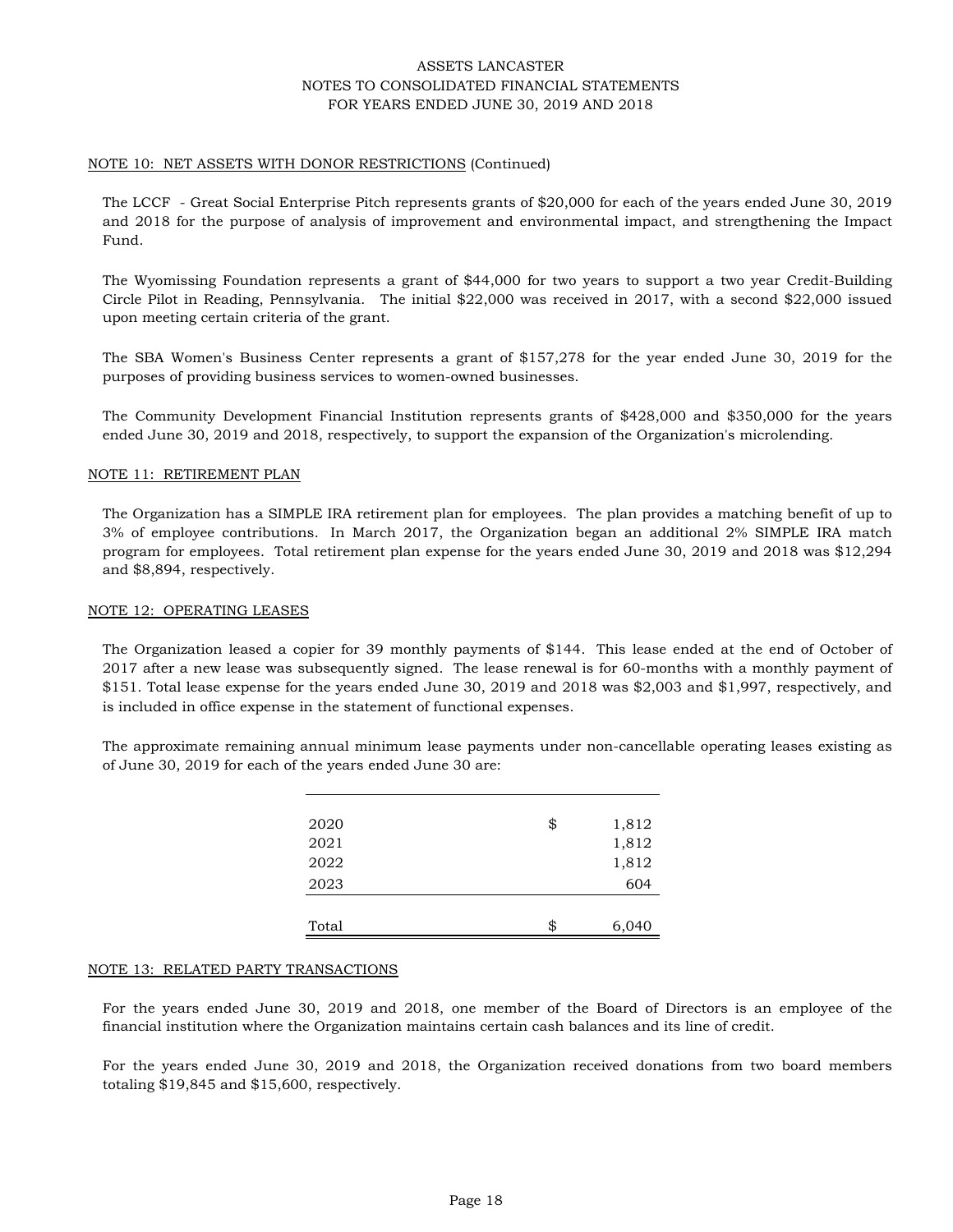## NOTE 13: RELATED PARTY TRANSACTIONS (Continued)

For the year ended June 30, 2019, an employee of the Organization is also employed by a loan borrower. The balance of the loan amount owed to the Organization is \$18,567.

### NOTE 14: LANCASTER WORKS AT ASSETS, LLC

The Organization is the 100% owner of Lancaster Works at ASSETS, LLC, a for-profit limited liability company whose services include contract and temporary-to-permanent job placements, payroll services, and executive recruiting. Lancaster Works at ASSETS, LLC operates as a B-Corporation staffing agency. The consolidated financial statements of ASSETS Lancaster include the accounts of Lancaster Works at ASSETS, LLC.

#### NOTE 15: CHANGE IN ACCOUNTING PRINCIPLE

The Financial Accounting Standards Board enacted *Accounting Standards Update ASU 2016-14,* an update to its *Accounting Standards Codification (ASC) Topic 958, Not-for-Profit Entities* . The standard is effective for fiscal years beginning after December 15, 2017. The new guidance changed the Organization's classification of net assets and enhanced its disclosures about net assets, expenses and liquidity. Accordingly, the Organization reviewed its net asset classifications and reclassified \$497,288 of unrestricted net assets to net assets without donor restrictions as of July 1, 2017. Additionally, the Organization also reclassified \$305,794 of temporarily restricted net assets to net assets with donor restrictions as of July 1, 2017.

### NOTE 16: LIQUIDITY

The Organization's current financial assets as of June 30, 2019 are as follows:

| Cash                           | \$ | 740,008 |
|--------------------------------|----|---------|
| Accounts receivable            |    | 40,590  |
| Notes receivable, microloans   |    | 61,683  |
| Unconditional promises to give |    | 6,401   |
|                                |    |         |
| Financial assets, at year-end  | S  | 848,682 |

The following reflects the Organization's financial assets as of June 30, 2019, reduced by amounts not available for general use because of contractual or donor-imposed restrictions within one year of June 30, 2019:

| Financial assets, at year-end                                                      | \$<br>848,682          |
|------------------------------------------------------------------------------------|------------------------|
| Less those unavailable for general expenditures within one year due to:            |                        |
| Donor restrictions                                                                 | (607, 087)             |
| Cash collateralizing secured debt<br>Notes receivable collateralizing secured debt | (150, 413)<br>(51,704) |
|                                                                                    |                        |
| Financial assets available for general expenditures within one year                | \$<br>39,478           |